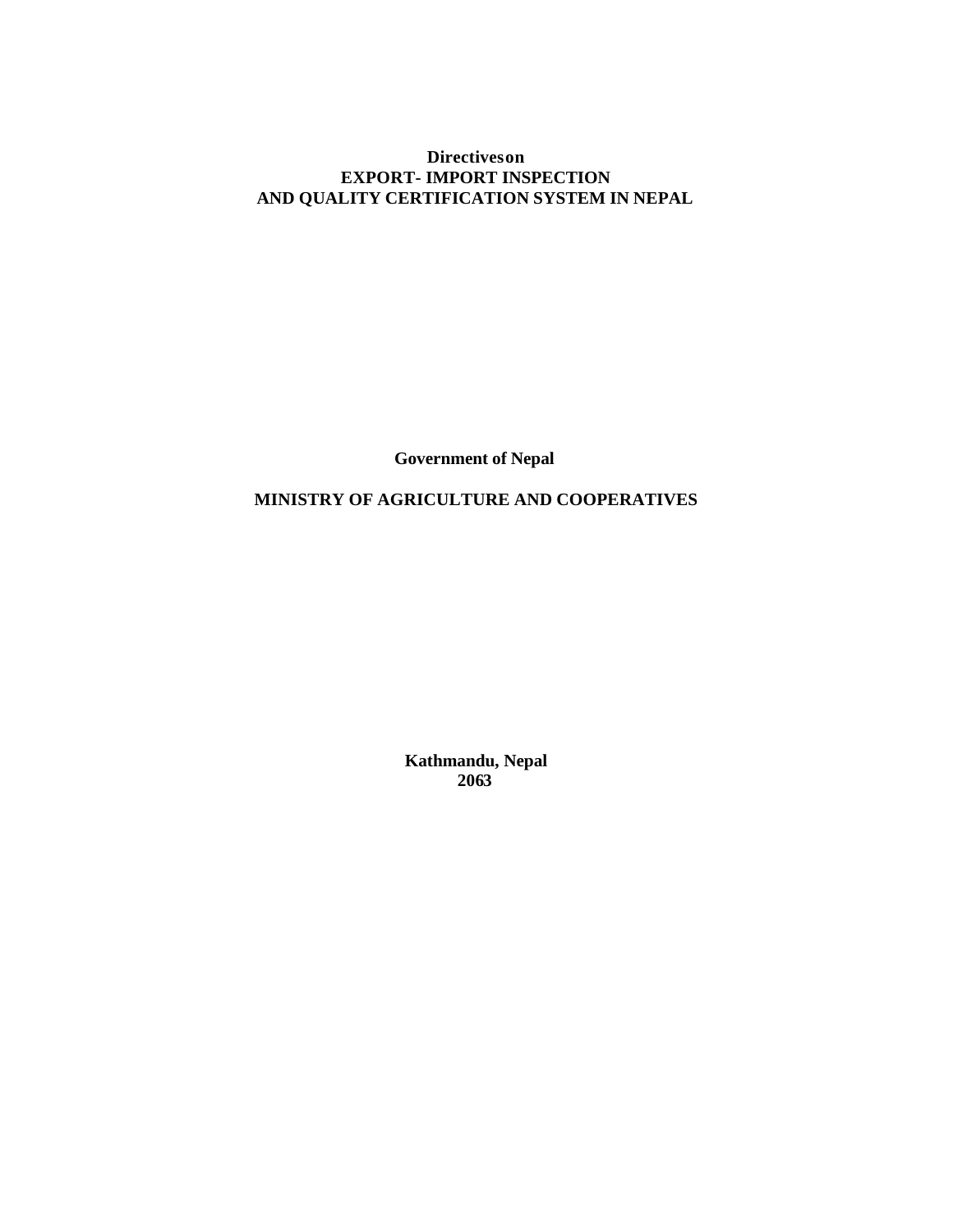# **TABLE OF CONTENTS**

# **Contents Page**

|                  | <b>Preamble</b>                                                   |               |
|------------------|-------------------------------------------------------------------|---------------|
| Part I           | <b>Export Certification System</b>                                | <br>3         |
| <b>Chapter 1</b> | <b>Certification of Food Safety and Quality Management System</b> | <br>3         |
|                  | 1.1 Application Procedure for Approval                            | <br>3         |
|                  | 1.2 Processing of the Application for Approval                    | <br>4         |
|                  | 1.3 Monitoring and Control                                        | <br>5         |
|                  | 1.4 Monitoring by the Certifying Agency                           | <br>6         |
|                  | 1.5 Renewal of the Certificate                                    |               |
|                  | 1.6 Suspension and Withdrawal of Approval                         |               |
|                  | 1.7 Issuance and Validity of Certificate of Inspection            |               |
| Part II          | <b>Import Certification System</b>                                | <br>8         |
| <b>Chapter 2</b> | <b>Import Certification of Food</b>                               | <br>8         |
|                  | 2.1 Application for Import Permit of Food and Food Products       | <br>8         |
|                  | 2.2 Processing of the Application and Issuing Import Permit       | 9             |
|                  | 2.3 Withdrawal of Permission                                      | <br><b>10</b> |
|                  | <b>Annexes</b>                                                    | <br>11        |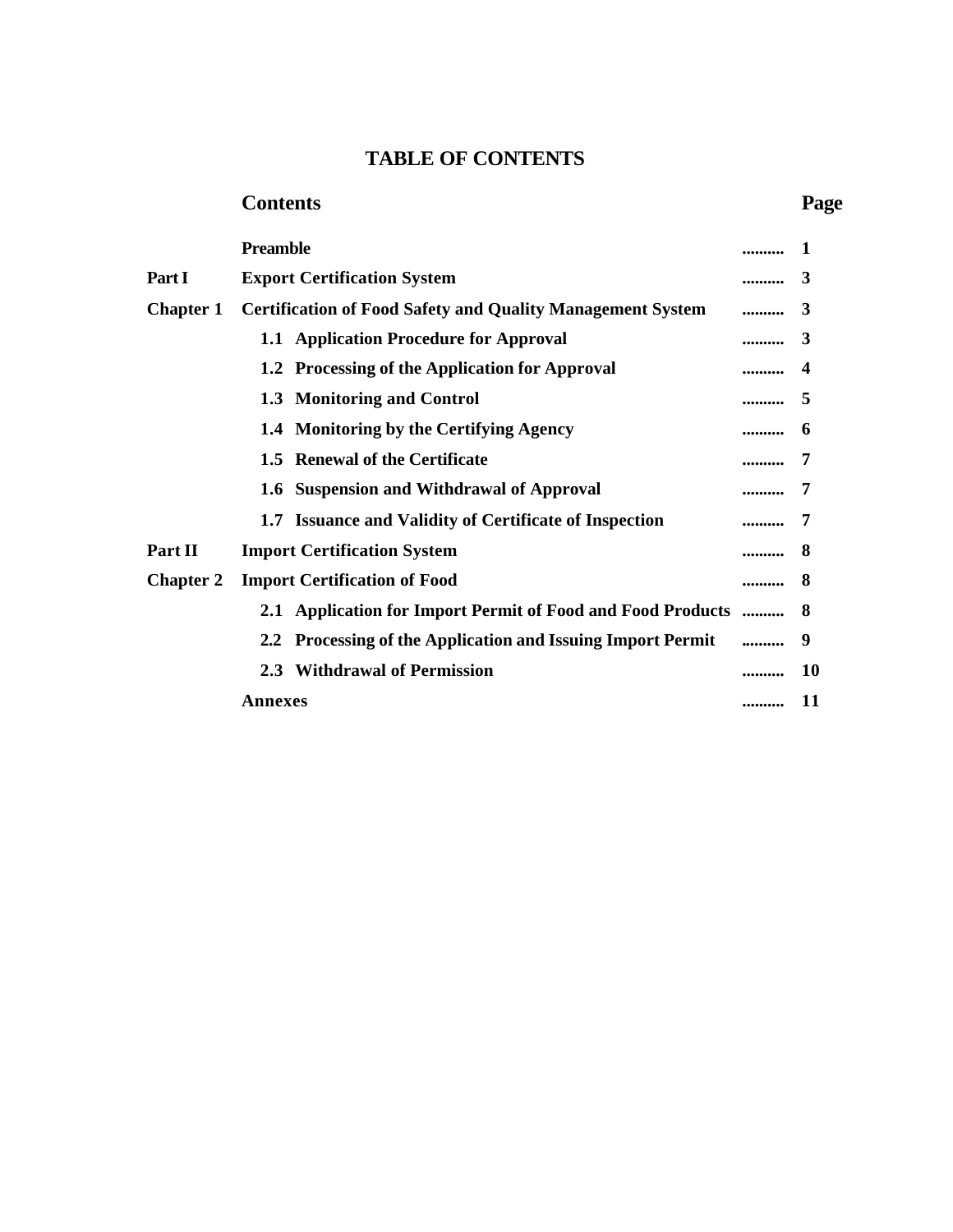# **Preamble**

Quality control in food production, export and import has been the concern of Nepal for last several years. Unprecedented level of concerns is arising to the quality standards of food products and quarantine concerns of plant and animal products in recent years. Though the quality concerns of goods were raised in earlier trades too, the advent of the global trade body, the World Trade Organization (WTO) and its agreements particularly, the Agreement on the Application of Sanitary and Phytosanitary (SPS) measures and the Agreement on the Technical Barriers to Trade (TBT) authorize the importing countries to put restrictions if the imports fail to comply with the quality standards and other sanitary and phytosanitary measures set by the importing countries. The importing country, however, cannot set the standards arbitrarily. It should either base its standards on the international standards or have scientific justifications for the need of the standards. The international standards are those set by the global bodies, namely, Codex Alimentarius Commission (CAC), International Office of Epizootics (OIE) and International Plant Protection Commission (IPPC) including their guidelines and recommendations.

In this background, our trading partners are also adopting several standards and rules for the agricultural products they import. The international trade partners generally show concerns on a kind of inspection, sampling, testing and certification system existing or being adhered in Nepal, so that the concerned agency in the importing country can be assured on required quality of the product that is being imported. They conduct several inspection, sampling and laboratory testing with added costs on exporters. This also makes the process of export lengthy and cumbersome. To minimize the costs and time of such testing procedures WTO members are encouraged to harmonize the standards. Harmonization is not an easy job. To reach to the final goal of harmonization we have to develop mutual recognition and equivalence among the members first. Nevertheless, for any endeavor to reach to the mutual recognition and equivalence that we need to have a set and acceptable system of testing and certification in the country.

As a member of WTO Nepal has rights to inspect and test the imports whether they have some risk of affecting the health and life of plant, animal and human within the country. The procedure and technology we use for such inspection and testing needs to be made transparent to all the members of WTO. Moreover, Nepal is in the process of harmonizing national quality standards or specifications for food and food products with that of Codex Alimentarius Commission. Inte rnationally accepted testing methods are being adopted; welltrained and qualified inspectors and analysts have been employed. In other words, Nepal may have competency to perform the job of inspection and certification as per international norms. Neverthe less, how to prove it is the big question. At present, Nepal does not have a transparent and integrated written system of quality certification for the export and import. Such document is very much in need to provide preliminary assurance to the importer and to fetch general information on how it is being exercised and implemented in Nepal. To be precise, each component of inspection, sampling, testing and certification procedures along with the calibration procedure are to be specifically narrated to satisfy the customer or the concerned government authority of the importing country. Realizing this ardent need, the "Export Import Certification System" is developed to fulfill such obligations and also to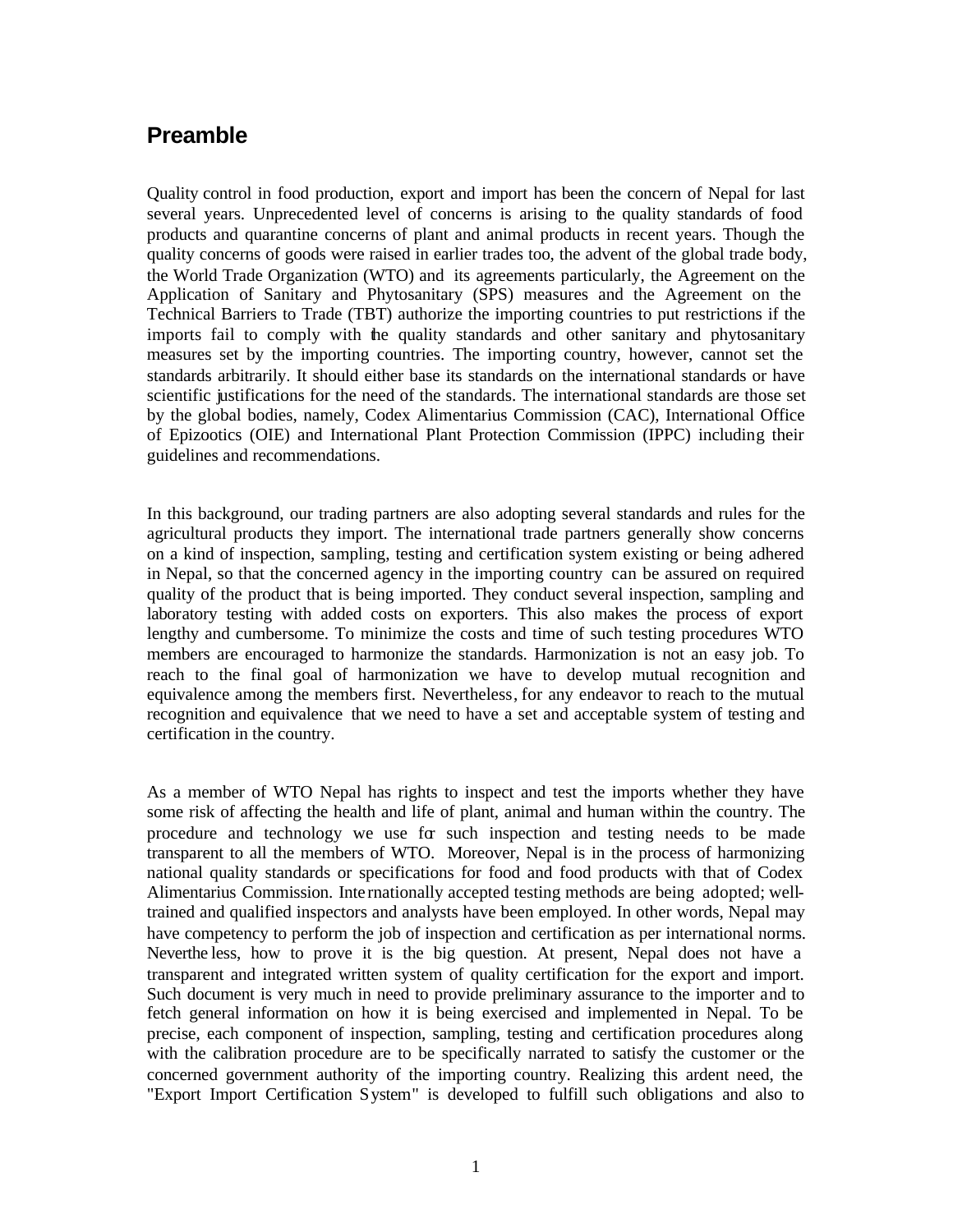minimize the hassles of traders at the same time protecting the health and life of plants, animals and human in the country.

This export import system will be applicable after notification to the WTO and entertaining the suggestions of the trading partners within a reasonable time. The list of the commodities covered under this certification system will be as notified in the Nepal gazette by Ministry of Agriculture and Cooperatives from time to time.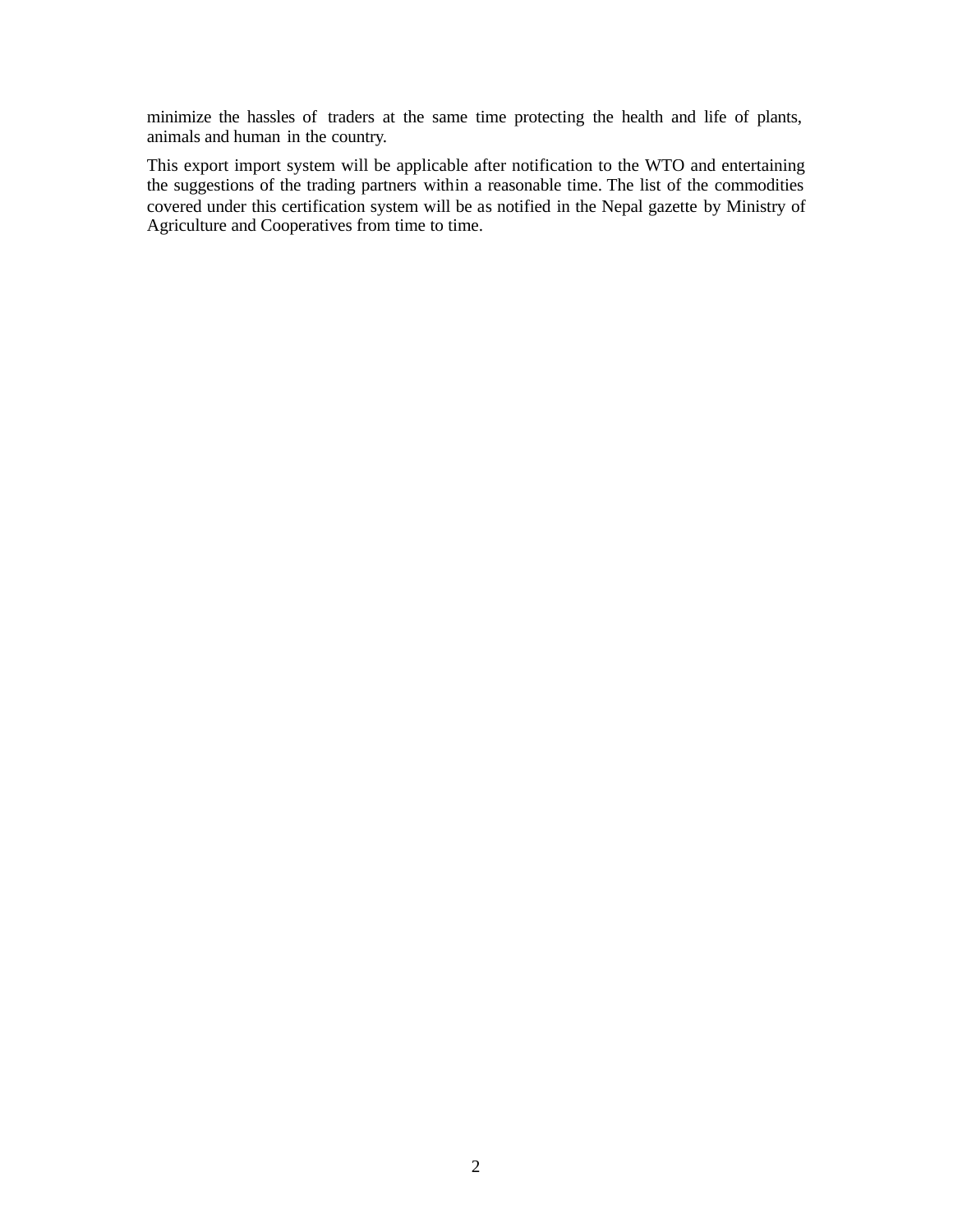# **PART I: EXPORT CERTIFICATION SYSTEM**

By using the power conferred by Food Act 1966, Plant protection Act 1972 and Livestock Services Act 1998 and Rules and directives made there-under, and keeping in mind the requirements of the export market where Nepalese products are to be exported, Government of Nepal has adopted following voluntary system of the export certification. The export certification system will not be mandatory and the producers and exporters have choice whether to be certified under this system.

### **Chapter 1: Certification of Food Safety and Quality Management System**

The Food Production or Processing Units, or exporters registered within Nepal or their authorized representative (hereafter called proponent) desiring to export their products may apply to get their products certified under "Certification of Food Safety and Quality Management System (C.F.S.Q.M.S.)" from a competent certification agency. For such certification, the proponent must assure the quality of the products they produce or export.

Quality food production in compliance with the required norms is the first and foremost responsibility of the manufacturer. It will also be the responsibility of the manufacturer to facilitate certifying agency on the inspection and certification procedure in general. The producer must create such an atmosphere in the premises so that whole system of inspection, monitoring, testing, and certification procedure becomes shorter and easier for the authorized personnel.

 The Department of Food Technology and Quality Control (hereafter called DFTQC) or any other agencies authorized by the government of Nepal shall perform the functions of food testing and certification. The certifying agency must implement quality management system (QMS) as per international standards and norms. To begin with, Quality Manual must be written and then implemented for the day-to-day activities (Annex I,  $\mathbb{I} \& \mathbb{II}$ ).

The certifying agency must confirm that it has adopted all the essential steps of food safety and quality control management system. The agency shall inspect and monitor the food producing establishments in order to confirm that the establishments concerned have adopted food safety and quality management system adequately. While inspecting and monitoring the production units the agency must follow the standards, guidelines and recommendations of Codex Alimentarius Commission and all existing laws of the nation. Upon the confirmation of the system adopted by the establishment, the agency issues a certificate of approval. Each product will require a separate certification.

### **1. 1 Application Procedure for Approval**

1.1.1 The proponent seeking Certification of Food Safety and Quality Management System (C.F.S.Q.M.S.) shall submit an application in the form specified in Annex IV with all necessary attachments to the DFTQC or the authorized agency.

1.1.2 The proponent seeking the approval and certification should pay the inspection fees as determined by the DFTQC or the authorized agency.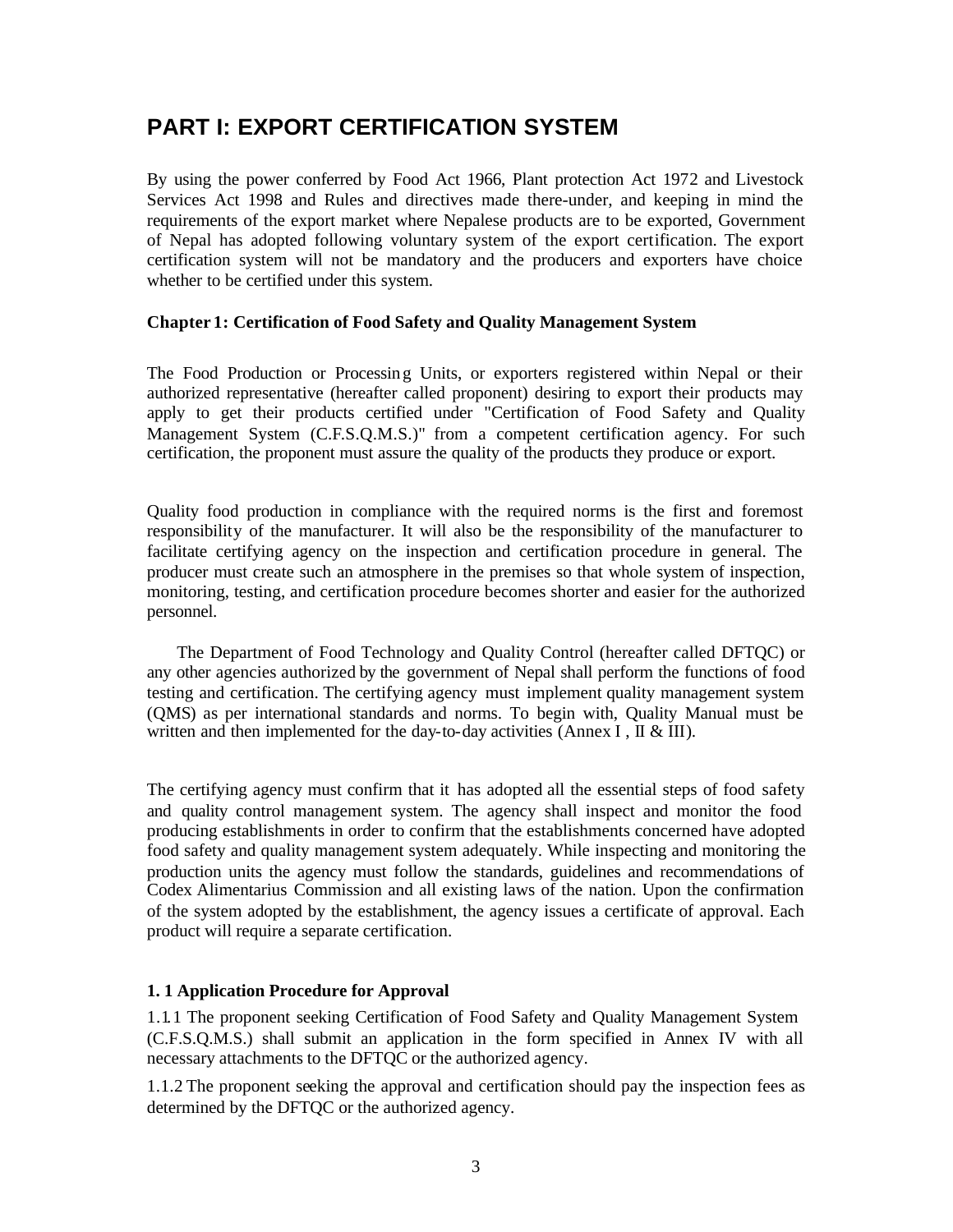1.1.3 The proponent seeking the certification should agree on the periodic monitoring of its product under certification and pay monitoring fees as specified.

1.1.4 If the product intended to export is of livestock origin, it is responsibility of the proponent to get approval from the concerned department as per the Livestock Service Act and rules under it.

# **1.2 Processing of the Application for Approval**

1.2.1 The submitted application is scrutinized by the concerned agency. If the application is incomplete, the applicant is immediately informed to complete it with necessary information and documents.

1.2.2 Within 15 days of the application submitted, a technical panel of certification agency will visit the production unit and inspect all the essential components related to the product concerned.

1.2.3 During the inspection process, the inspection panel will draw requisite samples for the product at different stages of production line.

1.2.4 The inspection panel will submit the samples to concerned laboratory on its return. For the type of the analysis demanded by the proponent, the laboratory analysis fees will be borne by the proponent.

1.2. 5 The inspection panel will submit the report of inspection as given in Annex V within 3 working days of returning to the office with its recommendations whether the production process of the product in consideration meets the criteria of certification.

1.2.6 Based on the detail of the inspection report and the results of laboratory tests, if any, the certifying agency decides whether to issue the certificate to the proponent not later than 7 days of the report submitted. If the proponent's request for certification is accepted, the certificate will be issued immediately (as prescribed in Annex VI). The validity of the certification is up to one year from the date of issuance.

1.2.7 If the panel report and tests indicate that the production/processing unit has to take some corrective measures in some points of manufacturing system, the matter will be notified (as specified in Annex VII) to the proponent within 3 days in order to correct the shortcomings indicated.

1.2.8 After taking proper corrective measures on the shortcomings pointed out by the certifying agency, the proponent can request the certifying agency for re-inspection in the form prescribed in Annex VIII. The proponent has again to pay the inspection fees and the charges of laboratory testing  $\hat{f}$  any. The panel inspects the measures taken to correct the shortcomings during the period of re-inspection and gives its report stating clearly whether the proponent deserves to get a certificate.

1.2.9 If the re-inspection panel finds that the correction measures taken by the producer/processor is not adequate for the certification, then the certifying agency again notifies the matter in writing to the proponent.

1.2.10 If such proponent who fails to get certification upon re-inspection, s/he can re-apply for the certification in third and more times with inspection fees specified. This time, one level higher authority than the previous panels in case of the public certification agency will lead the inspection team. If the certification agency belongs to t he private sector, the third and further inspection panels should include at least one representative of the public certification agency.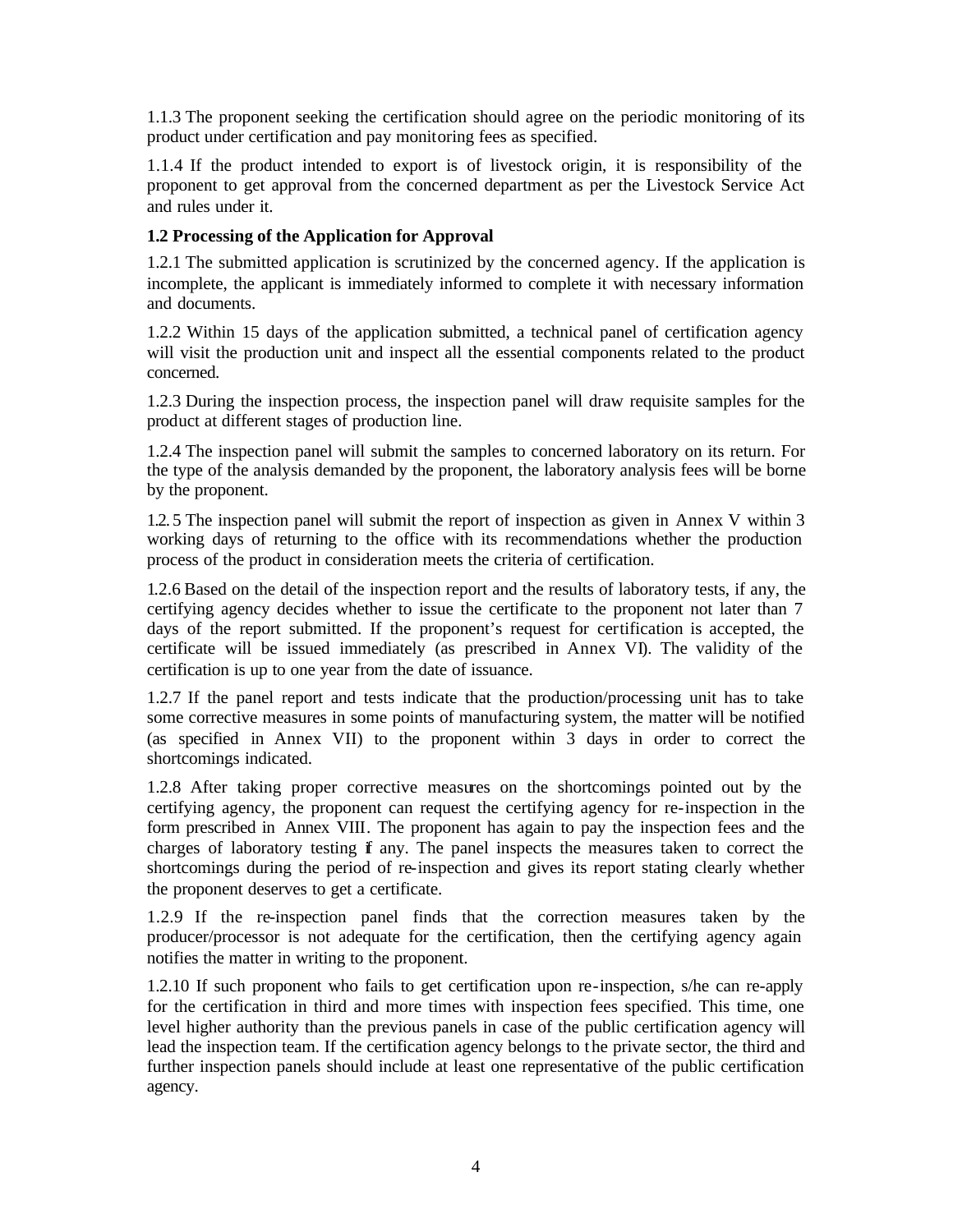1.2.11 If there are more than one certification agencies working in the country, the records of certification and reje ction of certification shall be shared among them every week.

1.2.12 If a proponent feels to meet the requirement for certification even upon the inspection made as per section 2.10 above, the proponent shall not apply for certification not later than 6 months from the date of third time notification from the concerned authority.

## **1.3 Monitoring and Control**

1.3.1Internal Monitoring by the Certificate Holder

The proponent has to develop quality manual in its establishment that ensures quality system within the establishment.

1.3.2 It is the primary responsibility of the establishment itself to ensure safety in all the essential steps of production and to simultaneously maintain the quality standard of the product complying with the quality standards laid down under the Food Act and Regulation by government of Nepal.

1.3.3 The establishment has to take care of the following items in terms of control and maintenance and keep updated records thereof:

- a) Hygiene and cleanliness of the premises
- b) Structure and layout
- c) Pest control
- d) Maintenance
- e) Cleaning and sanitation
- f) Personnel hygiene
- g) Rest room
- h) Water treatment
- i) Chemicals
- j) Lighting and ventilation
- k) Waste disposal including effluent treatment
- l) Good Manufacturing Practice (GMP)
- m) Packing
- n) Other items as directed by certifying agency.

1.3.4 The production/processing plant shall be operated and maintained as per the standard laid down under Food Act, Regulation and guidelines including related instructions, orders and code of conduct issued under Food Act, Regulation.

1.3.5 Routine laboratory testing of raw materials, intermediate products and finished product shall be carried out at its own laboratory or any other public laboratory.

1.3.6 The establishment has to adopt suitable measures in order to control and monitor of the quality of raw materials, packaging materials and equipments of the processing line.

1.3.7 The approved production/processing unit can affix 'Q' mark on the packet of specified product as an indication of certified product for export.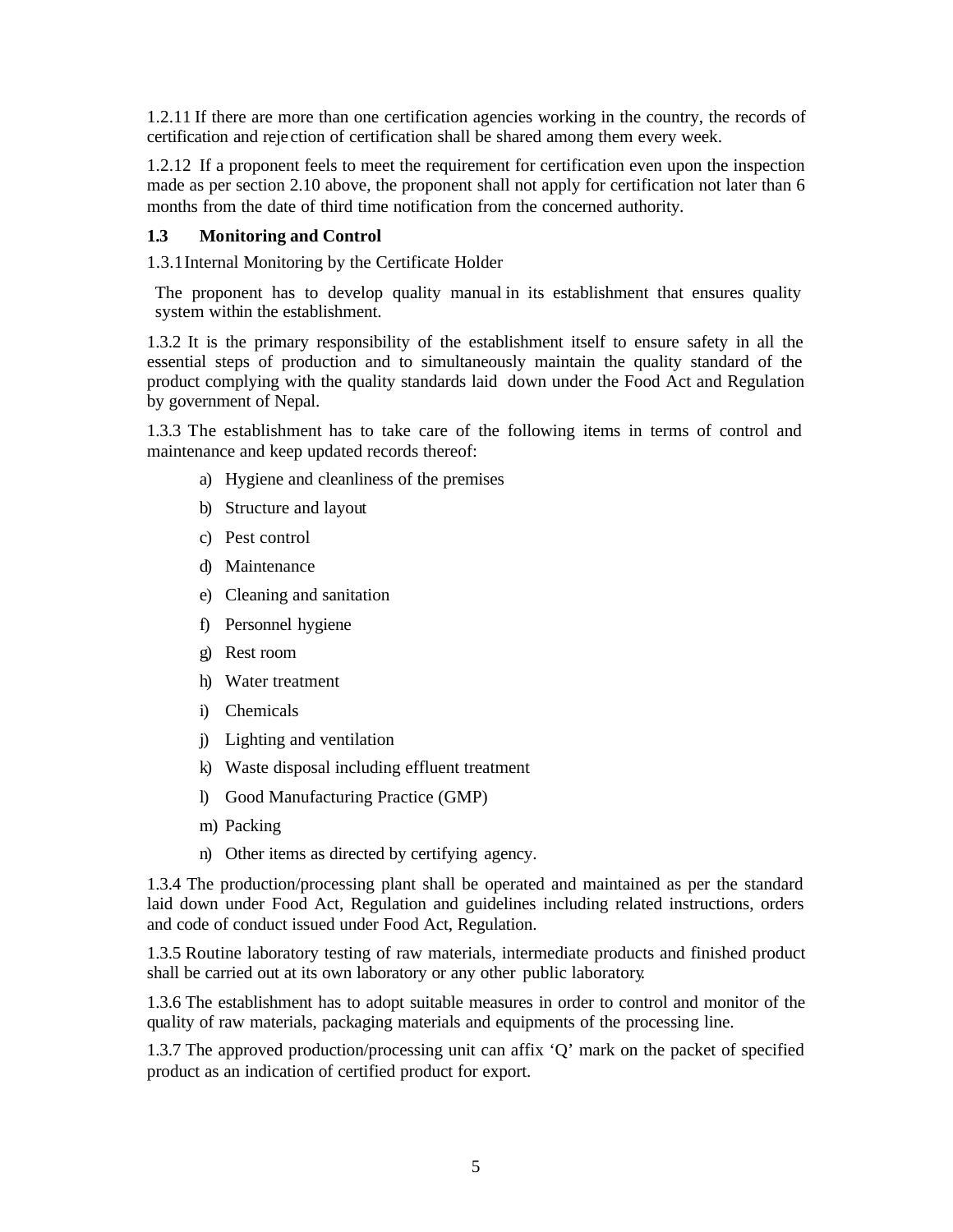### **1.4 Monitoring by the Certifying Agency**

1.4.1 Within the validity period of the certificate, the certification agency must monitor the products periodically. The frequency of the monitoring depends on the nature of the product, requirement of the export market and the records of the findings of past monitoring. The certifying agency can charge a specified amount of monthly fee to meet the monitoring costs. The recipient of the certificate has to deposit the monitoring fees in advance to refundable account and authorize the certifying agency to debit requisite amount from it.

1.4.2 The certifying agency has to monitor the establishment on the following general indicators. The specific indicators however, depend on the product and the technology.

- a) management system of the establishment
- b) verification of the records and record keeping
- c) verification of the process control, sanitation, hygiene practices
- d) quality assurance procedures being followed in the premises
- e) conformity assessment procedures applied in the establishment
- f) treatment of the non-conforming products
- g) corrective actions taken
- h) reports of in-house monitoring system applied and its reliability
- i) internal quality audit and record keeping
- j) verification of the results of in-house laboratory testing at the laboratory of certifying agency or any other public laboratory
- k) training of the staff members
- l) management review

1.4.3 The monitoring process has to broadly cover all the formats of basic points of GMP, GHP and HACCP, if any, and has to submit thereof as given in Annex IX.

1.4.4 Based on the level of internal quality control, compliance to the quality control guidelines issued by the certifying agency and compliance to international standards, the certifying agency issues either one of the following monitoring reports:

- a) A letter of appreciation for quality conformity, or
- b) A letter suggesting corrective actions to be taken by the establishment (Annex  $X$ ), or
- c) A letter of warning for "Critical Non-compliance".

1.4.5 If an establishment receives a letter of appreciation, the frequency of monitoring and the monthly monitoring fees shall be reduced to a half. On the other hand, if an establishment receives a letter of warning the frequency of monitoring and monitoring fees shall be doubled with effective from the date of warning letter.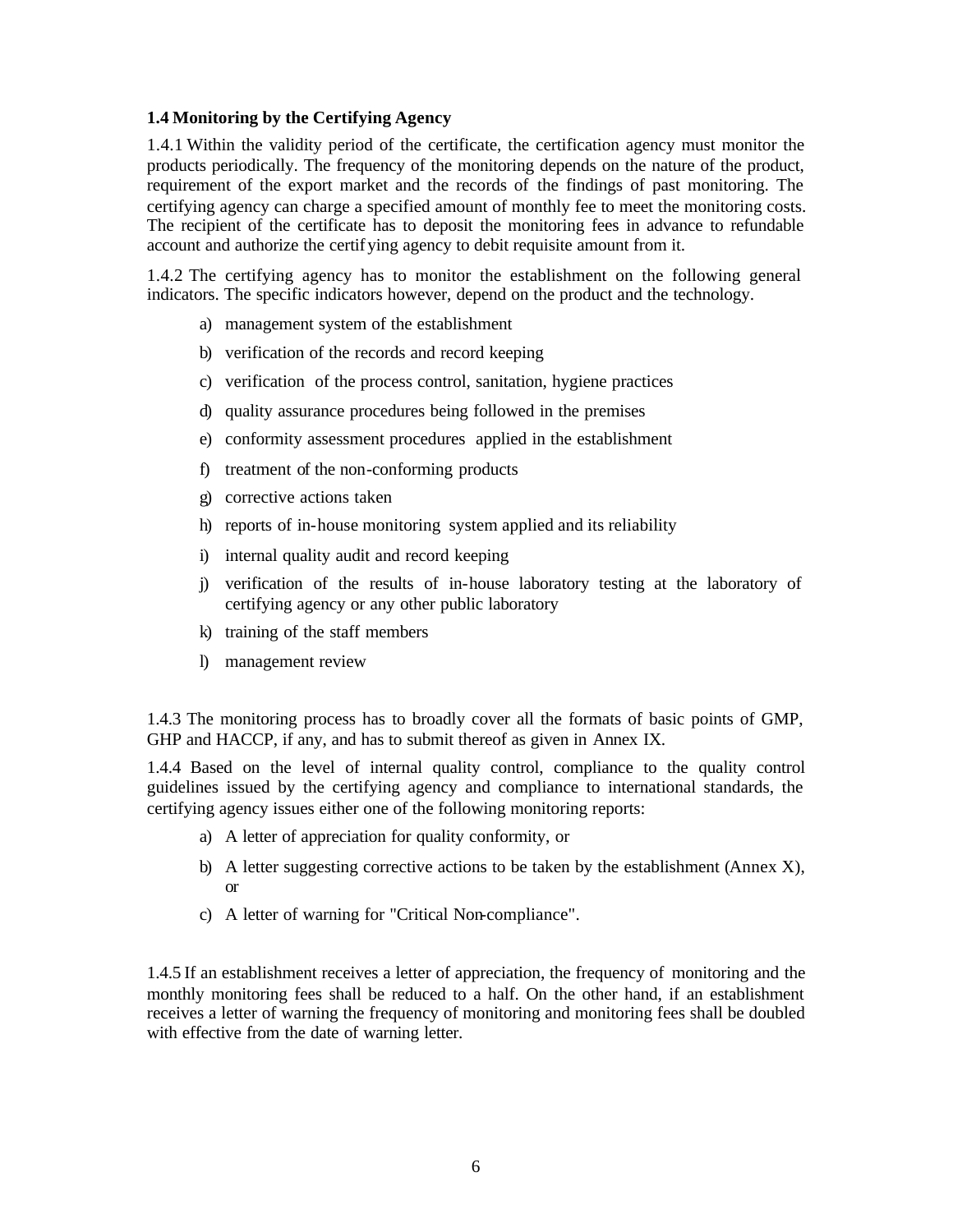### **1.5 Renewal of the Certificate**

1.5.1 The establishment seeking renewal of the certificate should submit the application **(**Annex XI**)** before 60 days of expiry of the certificate with required documents and application fee.

1.5.2 If a letter of appreciation was issued during the last tenure of the certificate, the certificate will be renewed with a monitoring. The fee of such renewal will be equal to the monitoring fees.

1.5.3 If at least one letter of warning was issued during the last tenure of the certification, the process of new certification specified above (in sections 1 and 2) will be applicable for renewal too.

### **1.6 Suspension and withdrawal of Approval**

1.6.1 If any major deficiency is found from the monitoring, certificate holder of that establishment shall be advised to suspend production and export until rectification is done.

1.6.2 If an establishment receives letters of warning in three consecutive monitoring, the certification shall be invalid. In such case, the certifying agency will inform the matter to all other certifying agencies in the country and the government agency, which has registered the establishment.

1.6.3If a certificate holder no longer desires to continue to keep the certificate, s/he can apply in written to the certifying agency for cancellation of the certificate. After the cancellation of the certificate, the remaining monitoring fees will be refunded.

### **1.7 Issuance and Validity of Certificate of Inspection**

1.7.1 The establishment which has received certificate under this manual shall issue a certificate of inspection (as set in Annex XII) for every consignment to be exported. The certifying agency shall provide the blank pad of certificate at the fee specified.

1.7.2The inspection certificate issued under 6.1 shall be valid for a period of forty-five days. If more than one consignment for export is approved on different days is presented in one application, the validity of certificate shall be calculated from the earliest day of approval.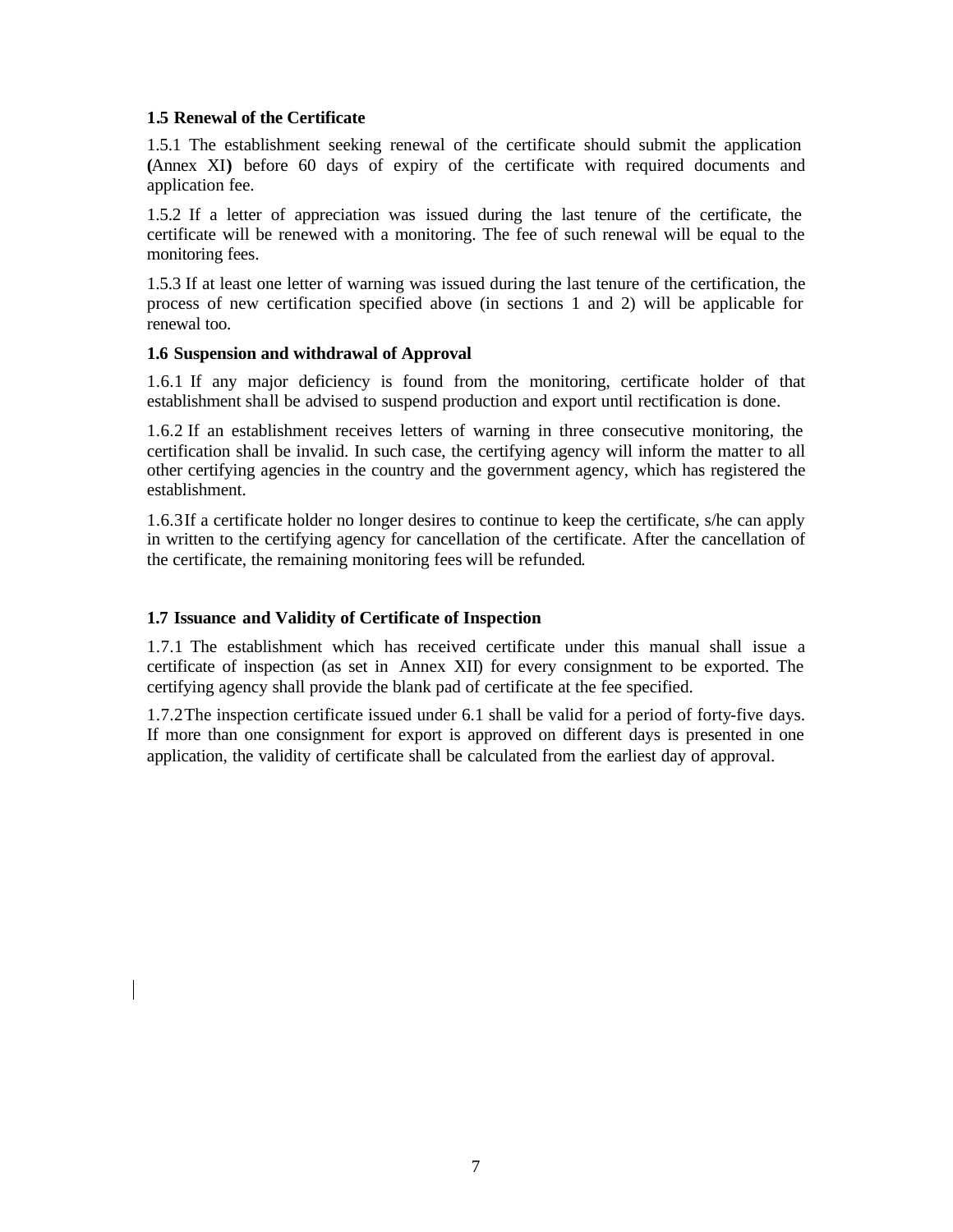# **PART II: IMPORT CERTIFICATION SYSTEM**

By using the power conferred by Food Act 1966, Plant protection Act 1972 and Livestock Services Act 1998 and Rules and guidelines made under them and pursuant to the powers given under the Agreement on the Application of Sanitary and Phytosanitary measures to protect human, animal and plant life and health in the country, Government of Nepal has adopted following mandatory system of import certification for the import of food products, plants, plant products, live animals, livestock products and inputs for livestock in Nepal. This import certification system is adopted to clarify the procedural matters of the said acts, regulations and guidelines. In addition, the importer has to comply with the other obligations enforced by the existing laws.

The import certification will not discriminate among the trading partners having the consignments with the same level of risk. In other words, it shall be ensured that there will be no arbitrary or unjustifiable discriminations among the consignments originating from different trading partners.

### **Chapter 2: Import Certification of Food**

### **2.1 Application for Import Permit of Food and Food Products**

2.1.1 The business firm, company or individual seeking certification for the import of processed, semi processed or raw food products from abroad including India shall require to submit an application in the format as given in Annex XIII to the Department of Food Technology and Quality Control (DFTQC) for import certification with details of importer and the product quality and quantity to be imported.

2.1.2 The firm, company or individual seeking the import certification shall have to pay an inspection fee and laboratory test charges as specified.

2.1.3 The applicant under section 18.1 shall attach the copies of the following documents with the application:

a) Name and address of the owners/ major shareholders:

1. …………………………………………….. 2. …………………………………………….. 3. ……………………………………………..

- b) Registration No. of the firm:
- c) Validity of the registration:
- d) The brief description of the commodity to be imported:
- Name of the commodity:
- **Brand name:**
- Exporting country:
- Name and address of the processors: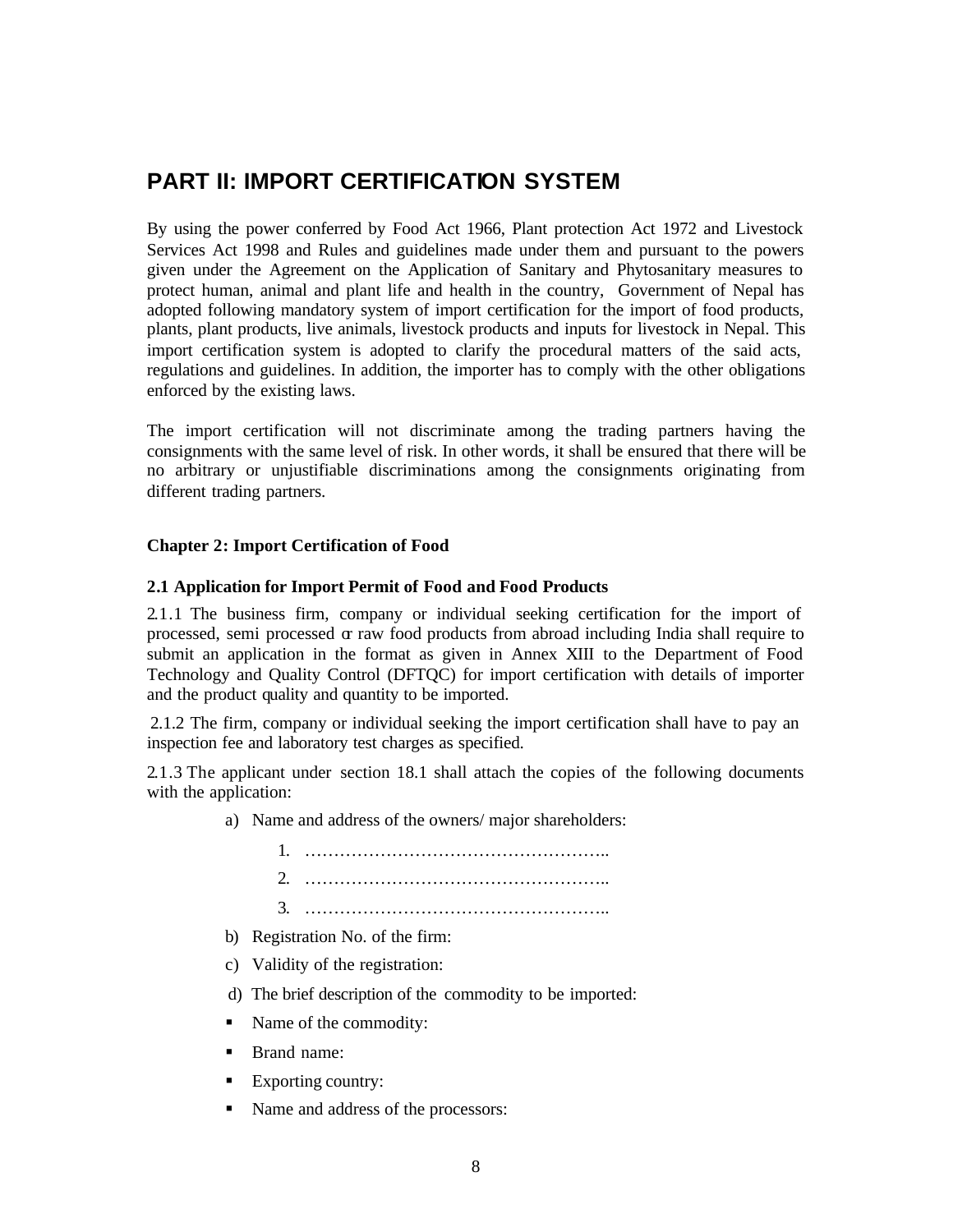ß GMP/ HACCP/ ISO 9000 certification of the processing unit (if existing):

e) Copy or print of the label of the product:

f) Quality certificate issued by authorized institution of the exporting country for the consignment to be imported.

g) A copy of analysis report of the sample or a well-protected pack of sample.

h) Copy of inspection report, issued by the authority of the government of exporting country or any agency accredited by it, as inspected not before six months from the date of application submitted to DFTQC.

i) Copy of the license of the manufacturing unit issued from the government authority of the exporting country or any agency accredited by it.

j) Copy of Export Certificate document issued by accredited authority of the exporting country of agency accredited by it.

2.1.4 The applicant should submit packs of sample in duplicates with the application form which should be representa tive of the lot of commodity to be imported. The packs of sample submitted should be well intact and properly protected. Alternately, the applicant can attach a copy of the analysis report of the sample representative of the product issued by an accredited laboratory. In case, if the applicant submits a sample with the application form, the applicant has to pay an amount of fees for the analysis of submitted samples. The amount is charged as according to the prevailing rate of analysis of food samples already approved by Government of Nepal and implemented by DFTQC.

2.1.5 If the commodity to be imported is of livestock origin, the importers shall be required to obtain approval from the concerned authority of the government of the exporting country and the Government of Nepal as per the laws of the respective countries.

# **2.2 Processing of the Application and Issuing Import Permit**

.

2.2.1 The application submitted pursuant to section 18 is to be scrutinized by DFTQC. If some important and documents are lacking with the submitted application, the applicant should be immediately informed to furnish such information and documents.

2.2.2 If the applicant submits samples instead of analysis report to DFTQC, the application shall be proceeded forward only after the completion of the analysis. The due course of analysis depends upon the parameters to be analyzed. If the analysis report fails to comply with the standards laid down for the product by Government of Nepal, the process of certification will be suspended and the matter is notified to the applicant. The application is further processed only after the compliance of the standards.

2.2.3 The concerning unit of DFTQC shall submit the application along with the necessary documents to the Director General within seven days of analysis completed. The Director General may consult with SPS expert as per necessity. If the Director General is satisfied with the documents that the applicant meets the requirements for import, he may make a decision to grant permit for import. The import permit shall be issued in the format of Annex XIV**.** The letter shall be issued within 7 days of sample analysis completed.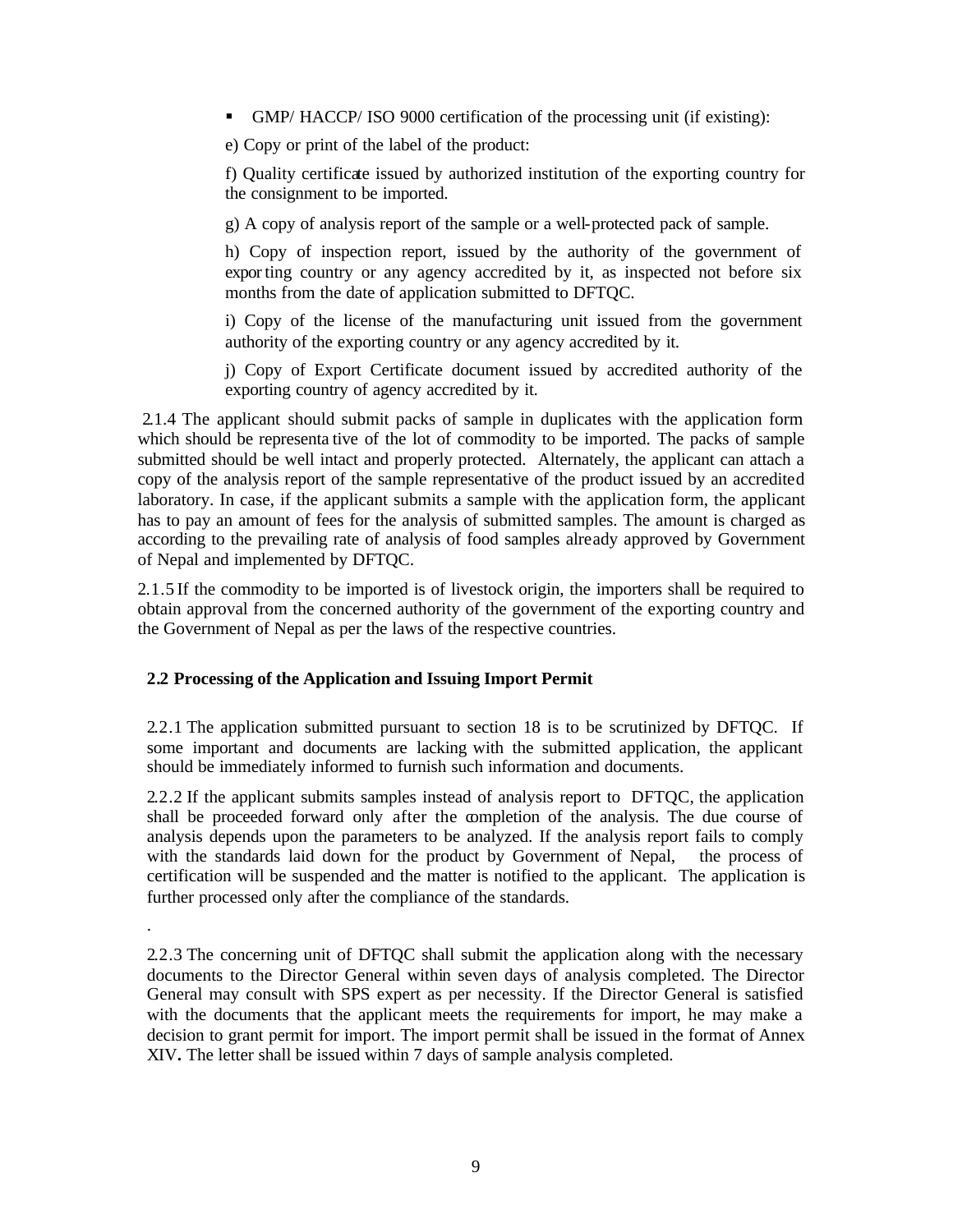2.2.4 If some matter regarding the risk from the consignment is not clear, DFTQC shall enquire such matter from the National SPS Enquiry Point of the exporting country. If such correspondence is initiated, the matter will be informed to the applicant.

2.2.5 Upon receiving the duly addressed clarification or explanation of the enquiries made, the concerning unit of DFTQC notifies the matter to Director General. Based on the reply and information reciprocated for the enquiries, Director General decides whether the importation of the applied consignment is to be permitted or not. In this case, the notification of the final decision to the applicant is given within 3 days.

2.2.6 Upon arrival of the product to the custom point, the food or custom inspection authority will draw samples from the lot of the consignment arrived. The lot approaching at the custom port should be verified according to the detail of description as mentioned at the time of application. Any alteration in quality and quantity from that mentioned in the application is considered a violation of Food Act and Regulation.

2.2.7 The validity of the permission will be for 6 months from the date of the issuance of letter of permission

2.2.8 If the import proposed is not in the favor of protecting plant, animal and human health and life in the country, the import permission will not be granted and the applicant will be informed of the matter in the format as specified in Annex XV.

# **2.3 Withdrawal of Permission**

2.3.1 In case of some incidences, which occurred at and around the territory of export or during the time of goods in transit affecting plant, animal and human life and if its implication to the imported product is considered risk prone and detrimental to the plant, animal and human life of Nepal, the import permission issued can be immediately withdrawn without prior notice. In such circumstances, the sole liability of the losses arising because of such accidental and disaster factors goes to the importing firm itself. However, this will not contradict with the process of insurance claim by the importing firm.

2.3.2 If the samples drawn on the custom point, upon inspection and analysis, found not to conform to the quality standards specified by Government of Nepal or found different that the test report or sample submitted with the application, such consignments will not be allowed to enter into the country. In such cases, the disposal of the consignment is the responsibility of the importers. In such case, the import permission is automatically cancelled.

2.3.3 If the laboratory test of the sample submitted with the application form or the sample drawn from custom point fails to comply with the specified food standards of Nepal five times, the import of that product from that country will be suspended. In such a case, all the permissions to import that particular commodity from that country will be automatica lly cancelled.

2.3.4 If any importer feels that the suspended commodity from the country specified has been improved and believe that it will conform to the standards set by Nepal, he/she can apply for risk analysis. The full cost of risk analysis, including that for visit of the expert team to the production site will be borne by the importer. Based on the risk analysis and report of the visit of the production site, the Director General of DFTQC takes the decision within 7 days whether the permission of the particular product from the country specified will be allowed to import or not.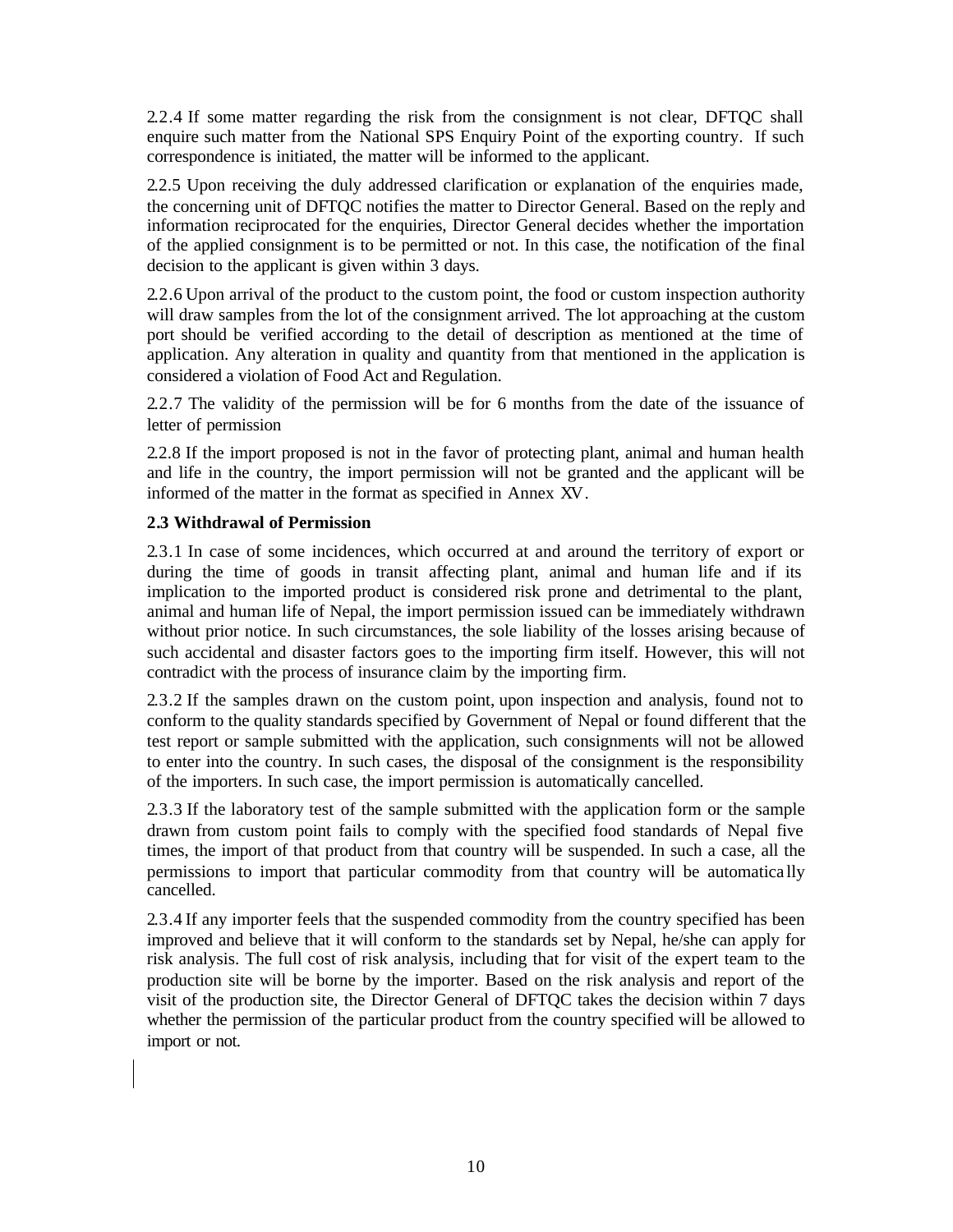# **Annexes**

## **Annex I: Installation of Quality System Manual**

Quality System Manual is a document stating Quality Policy and describing quality System of an organization. This document serves following purposes.

- 1) The system becomes transparent having a written document.
- 2) It formalizes the way the staff members carry out their day-to-day work providing transparent practices and feed back on actions.
- 3) It provides a format of standard practices and results in consistency with management decisions.
- 4) It helps to provide degree of conformances in practice.
- 5) It facilitates to trace back troubles in process.
- 6) It provides to demonstrate conformance to internationally accepted practices in line with ISO 9000, hence helps to get recognition by third party or customer.
- 7) It provides to project the company's image and customer satisfaction.
- 8) It defines and clarifies the functions of quality assurance departments and provides opportunities to modific ation after review.
- 9) It provides guidelines for a system of audit internal as well as external.

# **Annex II: Quality Manual for the manufacturing establishment**

Quality Manual differs as according to the nature of the product and to the necessity of the establishment but does specifically address at least following main components in general.

- 1. Organization
- 2. Responsibility of the top management
- 3. Quality system
- 4. Objective and quality goal
- 5. Staff members including qualification and responsibilities
- 6. Documentation and document control
- 7. Purchasing
- 8. Purchaser supplied product
- 9. Identification and traceability
- 10. Company standards of quality
- 11. Standard Operating Procedures
- 12. Inspection and testing
- 13. Verification procedures
- 14. Control of non-conforming product
- 15. Corrective action
- 16. Handling, storage, packaging,
- 17. Quality records
- 18. Internal quality audit
- 19. Management review meetings
- 20. Reporting
- 21. Training and refreshing
- 22. Supervision and monitoring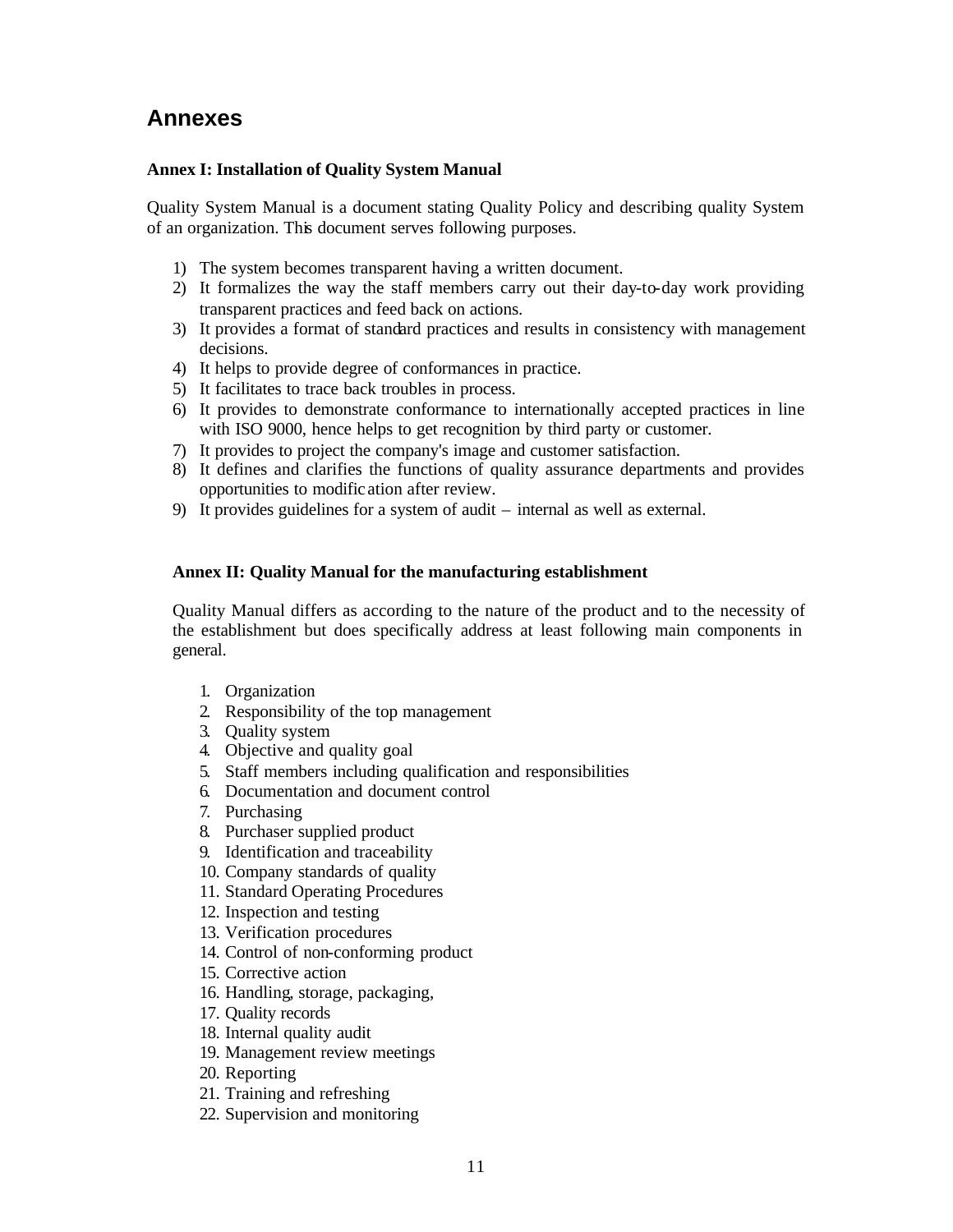Depending upon the nature of the production, components like Good Manufacturing Practices (GMP), Good Hygienic Practices (GHP) and Hazard Analysis and Critical Control Point (HACCP) procedures will also be included.

Quality System Manual will be separately prepared and installed in the premises. This will be made accessible to all concerned staff.

# **Annex III: Quality Manual for Certifying Agency**

The certifying agency must have written document of quality manual and have installed in. This manual will also include requirements laid down in ISO/IEC guide 17025 i.e. General requirements for the competence of testing and calibration laboratories and will have following main components.

- 1. Organization
- 2. Supervisor or Compliance Officer
- 3. Staff members including qualification and responsibilities
- 4. Harmonization of technical specifications and methods of testing
- 5. Conformity Assessment Procedures
	- **Inspection**
	- **Sampling and sample preparation and sample dispatch**
	- $\blacksquare$  Testing
	- Calibration of equipments with traceability
	- $\blacksquare$  Analysis of data
	- Measurement uncertainty
	- Control of non-conforming testing
	- Proficiency testing program
	- Laboratory accreditation
- 6. Preparation and issuance of report
- 7. Complaints handling procedures
- 8. Corrective actions and preventive measures
- 9. Safety and other environmental factors along with waste disposal
- 10. Sub-contracting
- 11. Fees
- 12. Management reviews
- 13. Training
- 14. Accreditation

Laboratory Quality Manual will be separately prepared and implemented. This document will be complementary to the main document of Export-Import Certification Scheme.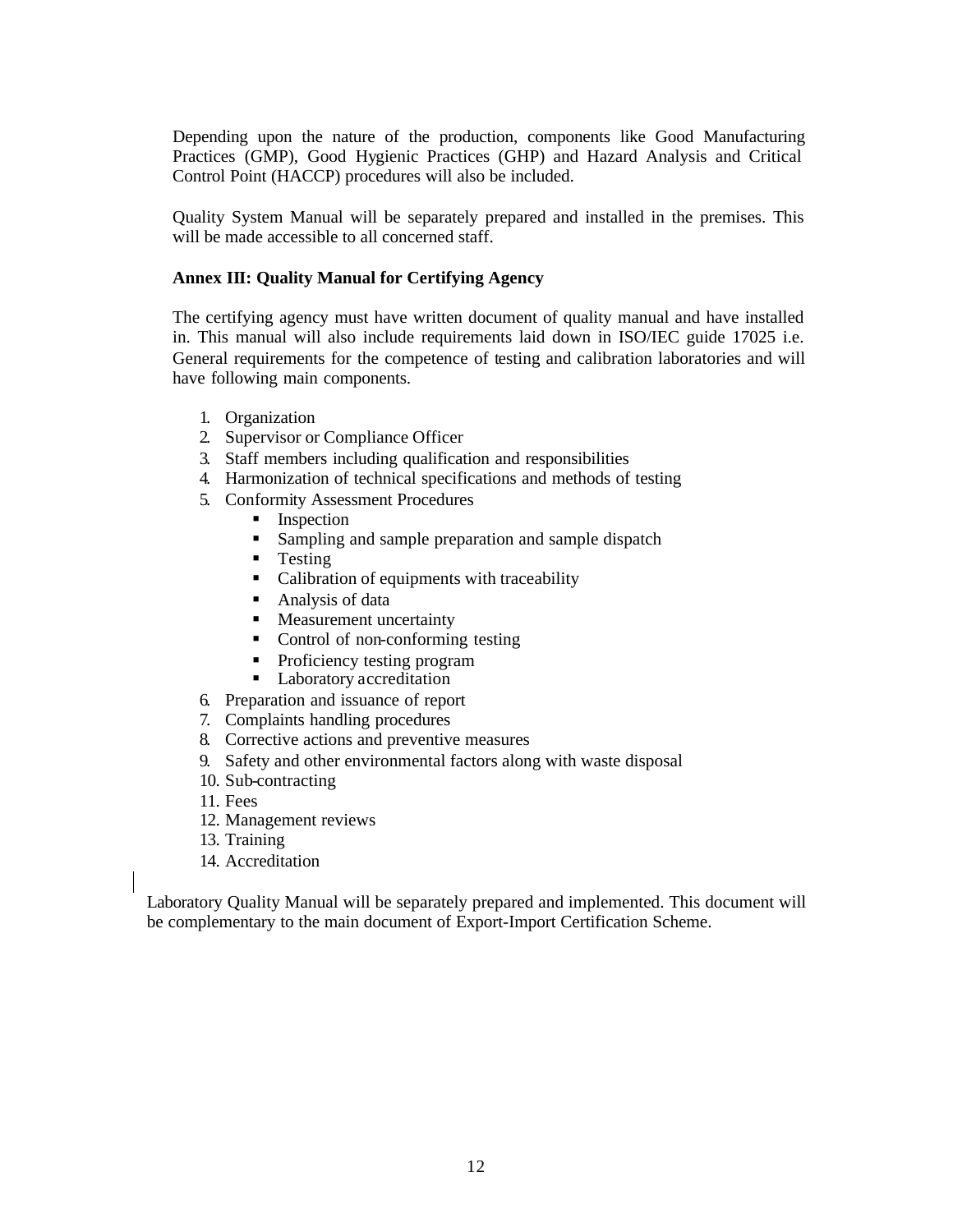### **Annex IV: Application form requesting for export certification**

To, (The name and address of the Certification Agency)

**Subject**: Application for Export Certification

#### Madam/Sir,

We are the producers/exporters of ………………………………………………. and intended to export our product to ------------------------------------------------ (countries) which requires compliance to the standards specified in attachment 1. The particulars of the producer(s) are produced in the attachment 2. Accordingly, we wish to seek approval under the export certification procedure.

We hereby authorize you to carry out visit and inspection of production units, stores and transport vehicles, conduct sampling, testing or any other measures required for the certification. Enclosed herewith is the receipt/demand draft No. ……………… dated ………………………….. for NRs. …………towards the inspection fee. We understand this fee does not include the fees of laboratory testing if any.

Yours faithfully,

| Signature:   | Company Seal |
|--------------|--------------|
| Name:        | Place        |
| Designation: | Date         |

### Approval of Producers/processors if different from the proponent

| Signature |  |
|-----------|--|
| Name      |  |
| Seal      |  |

Check list of enclosures:

- 1. Attachment 1: Requirement of the export markets
- 2. Attachment 2: Description of the producer/processor
- 3. Receipt/demand draft of inspection fees
- 4. Layout map of the production/processing plant
- 5. Description of the machineries.
- 6. GMP/HACCP Certification (if existing)
- 7. Details about the quality of the water including the method of treatment.
- 8. Brief report about the total manpower of the industry
- 9. Details about quality control personnel.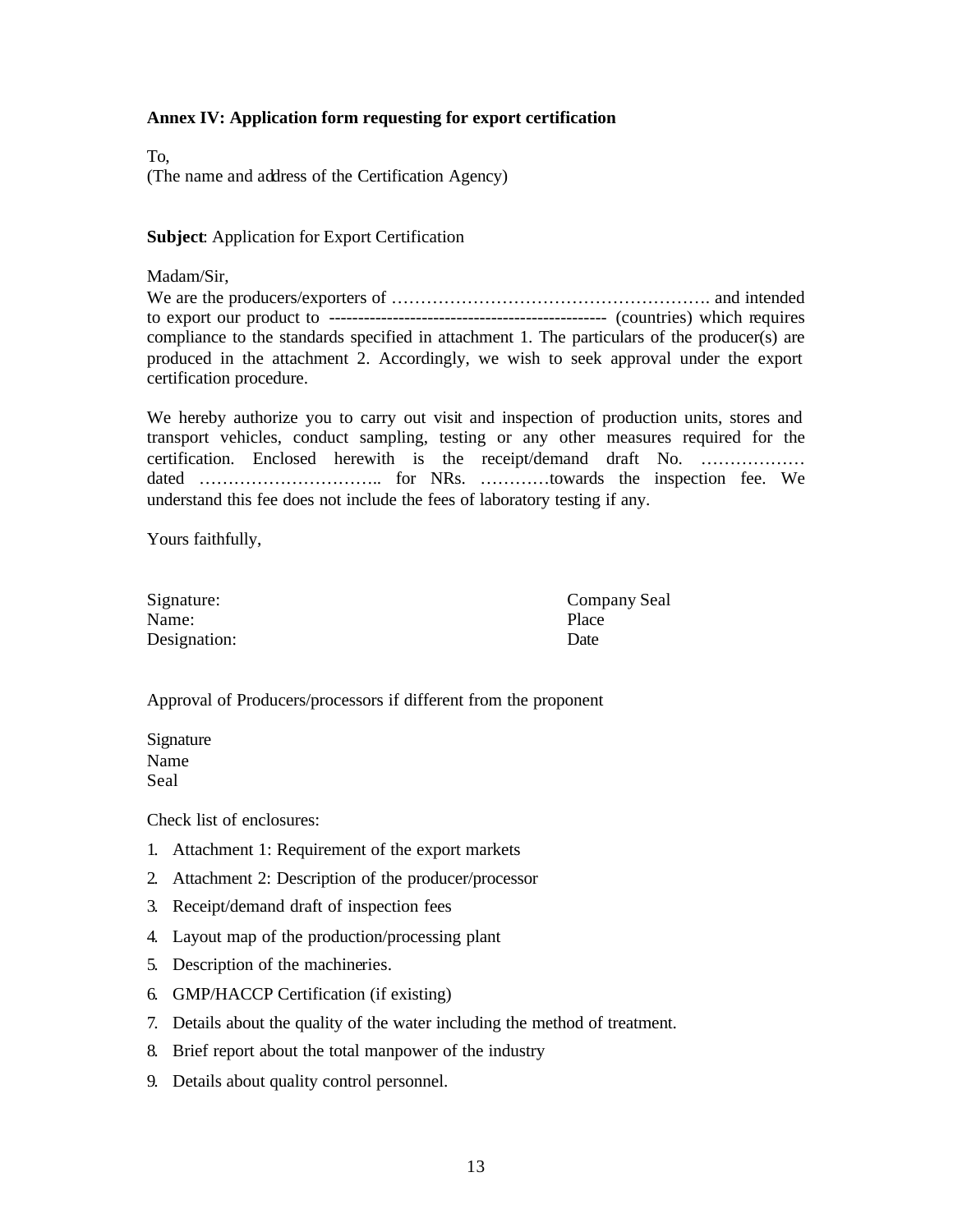# Attachment 1: Requirement of the export markets

| Description of the requirement | Standard/value |
|--------------------------------|----------------|
|                                |                |
|                                |                |
|                                |                |

Note: Please fill up a separate page for each intended country where you want to export.

|                     |  |  | Attachment 2: Description of the producer/processor (Separate sheet for each |  |  |
|---------------------|--|--|------------------------------------------------------------------------------|--|--|
| producer/processor) |  |  |                                                                              |  |  |

| 1.                      | <b>General Information</b>                                               |                |
|-------------------------|--------------------------------------------------------------------------|----------------|
| 1.1                     | Name and address of the producer/processor with                          |                |
|                         | Fax No. and E-mail address.                                              |                |
| $\overline{1.2}$        | Name of the Chief Executive (MD/Mg. Partner/                             |                |
|                         | Proprietor)                                                              |                |
| 1.3                     | Is the processing plant owned or leased by the<br>applicant              | Owned / Leased |
| 1.4                     | If leased , name of the plant name and address                           |                |
| 1.5                     | Year of Construction                                                     |                |
| 1.6                     | Year of last alteration                                                  |                |
| $\overline{1.7}$        | Approval requested for export of (product)                               |                |
| 1.8                     | Annual production during the previous year.<br>Others related (specify)  |                |
| $\overline{1.9}$        | Total export during the previous year                                    |                |
|                         | (a) Name (s) of the countries to which export made                       |                |
| 1.10                    | Whether all year production or seasonal production.                      |                |
| 1.11                    | Details of licenses/certificate issued by<br>any                         |                |
|                         | competent authority.                                                     |                |
|                         |                                                                          |                |
| $\boldsymbol{2}$        | Water                                                                    |                |
| $\overline{2.1}$        | Is there documented water management system?                             |                |
| 2.2                     | Whether it is safe for processing and for human<br>consumption?          |                |
| 2.3                     | Is any scientific quality assurance is existing for<br>water management? |                |
| $\overline{\mathbf{3}}$ | <b>Information about personnel</b>                                       |                |
| $\overline{3.1}$        | No. of technologists available in the establishment                      |                |
| 3.2                     | qualification of technologist(s)<br>Name<br>and                          |                |
|                         | supervising the processing and related operations                        |                |
|                         | (Attach separate as Annexure)                                            |                |
| 4.                      | <b>Raw material</b>                                                      |                |
| 4.1                     | Source of Raw material                                                   |                |
| 4.2                     | Are there any arrangement for traceability of other                      |                |
|                         | raw materials, if so, details of the same?                               |                |
| 4.3                     | Records of the above mentioned activities are                            |                |
| 4.4                     | properly maintained<br>Quality control system of raw materials?          |                |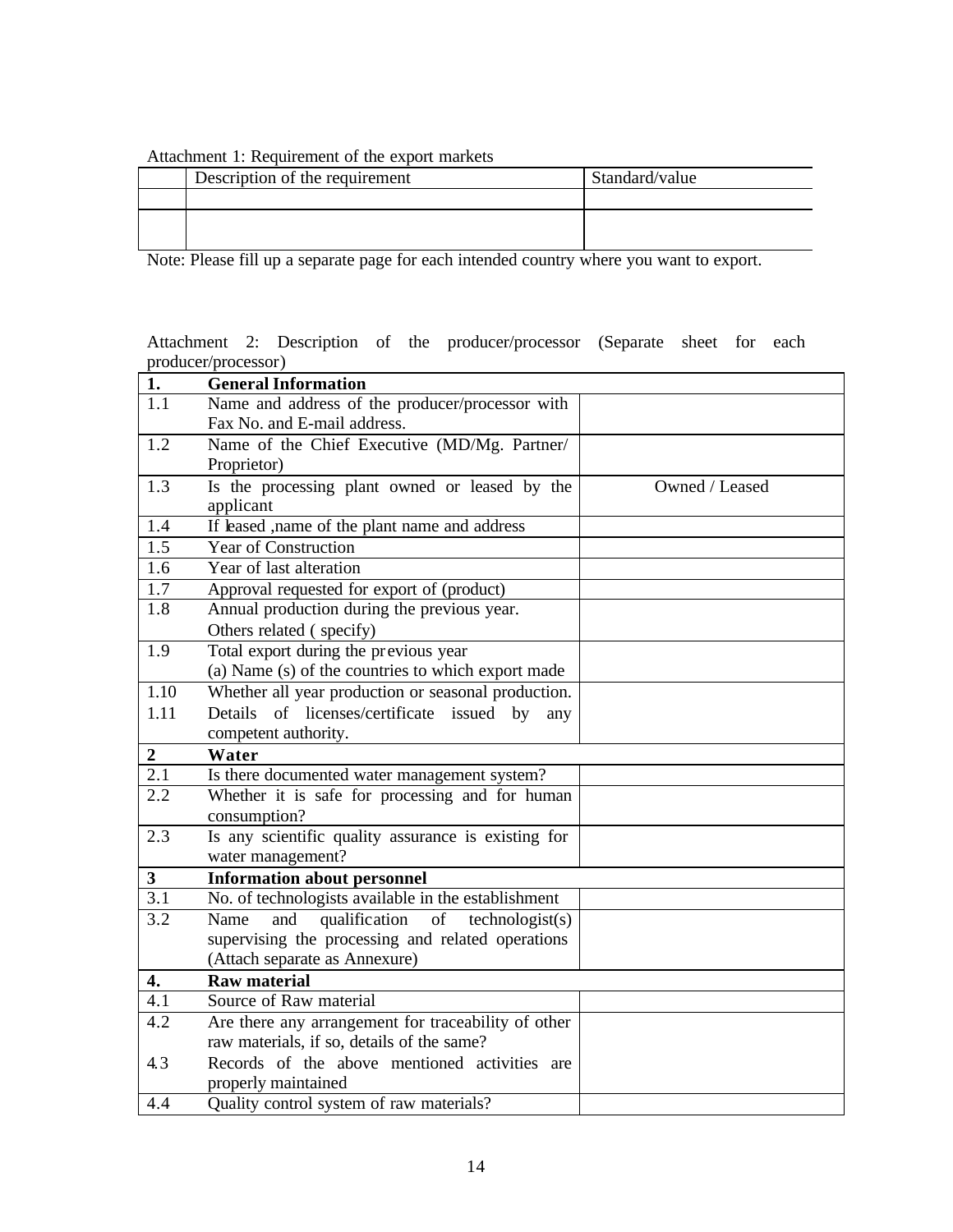| 5.                     | <b>Surroundings</b>                                                          |  |  |  |  |  |
|------------------------|------------------------------------------------------------------------------|--|--|--|--|--|
| 5.1                    | Is the surrounding neat $\&$ clean and safe for                              |  |  |  |  |  |
|                        | processing?                                                                  |  |  |  |  |  |
| 5.2                    | Surroundings are free from any contamination                                 |  |  |  |  |  |
| 6.                     | <b>Construction and layout</b>                                               |  |  |  |  |  |
| 6.1                    | Is the building construction of permanent nature?                            |  |  |  |  |  |
| 6.2                    | Is the design and layout as per scientific norms?                            |  |  |  |  |  |
| 7.                     | <b>Plant Facilities</b>                                                      |  |  |  |  |  |
| 7.1                    | Is there following facilities are available                                  |  |  |  |  |  |
|                        | Vehicle washing facility?                                                    |  |  |  |  |  |
|                        | $\bullet$ Water treatment plant?                                             |  |  |  |  |  |
|                        | Alarm system to give warning in case of<br>$\bullet$                         |  |  |  |  |  |
|                        | emergency                                                                    |  |  |  |  |  |
|                        | Generator<br>$\bullet$                                                       |  |  |  |  |  |
|                        | Transportation<br>$\bullet$                                                  |  |  |  |  |  |
|                        | <b>Lockable Room for Technicians</b><br>$\bullet$                            |  |  |  |  |  |
|                        | <b>Change Room</b><br>$\bullet$                                              |  |  |  |  |  |
|                        | Toilets                                                                      |  |  |  |  |  |
|                        |                                                                              |  |  |  |  |  |
|                        | Space to collect waste<br>$\bullet$<br><b>Raw Material Receiving Section</b> |  |  |  |  |  |
| 8.<br>8.1              | Are there adequate facilities available in raw                               |  |  |  |  |  |
|                        | material receiving section?                                                  |  |  |  |  |  |
|                        | <b>Washing, cleaning and Sanitizing facility</b>                             |  |  |  |  |  |
| 9.<br>$\overline{9.1}$ | Whether washing, cleaning and sanitizing facilities                          |  |  |  |  |  |
|                        | are adequate to support safe processing.                                     |  |  |  |  |  |
| 10.                    | Doors/Windows/Floor/Ceiling/Walls                                            |  |  |  |  |  |
| 10.1                   | Are they clean and sufficiently wide, made of                                |  |  |  |  |  |
|                        | durable material, which is safe for processing plant                         |  |  |  |  |  |
|                        | facilities?                                                                  |  |  |  |  |  |
| 11.                    | <b>Drainage</b>                                                              |  |  |  |  |  |
| 11.1                   | Are the drains of adequate size having sufficient                            |  |  |  |  |  |
|                        | slope and easily clearable and sufficient as per                             |  |  |  |  |  |
|                        | hygienic conditions?                                                         |  |  |  |  |  |
| 12.                    | <b>Lights and ventilation</b>                                                |  |  |  |  |  |
| 12.1                   | Are these adequate and as per the requirements of                            |  |  |  |  |  |
|                        | standards.                                                                   |  |  |  |  |  |
| 13.                    | <b>Utensils and Equipment</b>                                                |  |  |  |  |  |
| 13.1                   | Are all receptacles, trays, tanks, cutting equipment                         |  |  |  |  |  |
|                        | and utensils used made of non-corrodible material                            |  |  |  |  |  |
|                        | other than wood and have smooth surface free from                            |  |  |  |  |  |
|                        | cracks and crevices                                                          |  |  |  |  |  |
| 13.2                   | Are the utensils made of food grade material?                                |  |  |  |  |  |
| 14.                    | Packaging                                                                    |  |  |  |  |  |
| 14.1                   | Are the packing facilities adequate?                                         |  |  |  |  |  |
| 14.2                   | Are the label are as per Food Act & Rules.                                   |  |  |  |  |  |
| 15.                    | <b>Storage</b>                                                               |  |  |  |  |  |
| 15.1                   | condition<br>the<br>safe<br>and<br>storage<br>designed<br><b>Is</b>          |  |  |  |  |  |
|                        | scientifically, considering food safety norms?                               |  |  |  |  |  |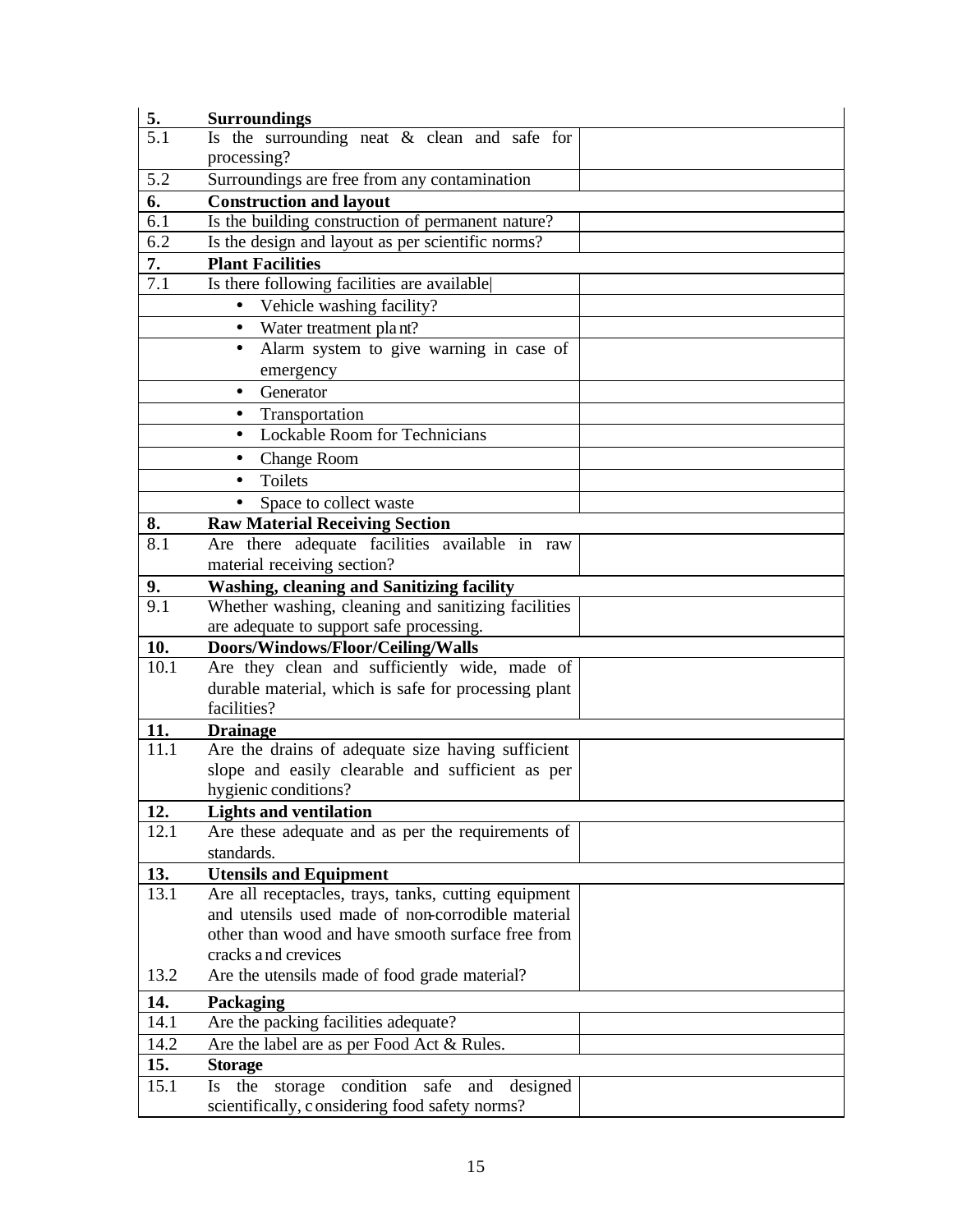| 16.  | <b>Personal Hygiene</b>                                                                                                                         |
|------|-------------------------------------------------------------------------------------------------------------------------------------------------|
| 16.1 | Whether staff has been given enough training in                                                                                                 |
|      | this regard?                                                                                                                                    |
| 16.2 | Is personal hygiene is maintained?                                                                                                              |
| 17.  | <b>Effluent Treatment</b>                                                                                                                       |
| 17.1 | Is the unit having an efficient effluent treatment<br>system?                                                                                   |
| 17.2 | Does it comply with the statutory requirements                                                                                                  |
| 18.  | <b>Maintenance Schedule</b>                                                                                                                     |
| 18.1 | Is there a document maintenance procedure for<br>equipment/<br>sections/<br>machinery/<br>different<br>laboratory items etc? Give documents no. |
| 18.2 | Whether maintenance records are kept?                                                                                                           |
| 19.  | <b>HACCP</b>                                                                                                                                    |
| 19.1 | Whether the unit is certified with HACCP and or                                                                                                 |
|      | ISO 9000 Quality System, if yes name the                                                                                                        |
|      | certifying agency.                                                                                                                              |
| 20.  | <b>Rodent/Vermin Control</b>                                                                                                                    |
| 20.1 | Whether adequate rodent and pest control facilities<br>are maintained?                                                                          |
| 21.  | <b>Inspection and testing</b>                                                                                                                   |
| 21.1 | Are there in-house facilities for inspection and<br>testing?                                                                                    |
| 21.2 | Test of finished products are carried out as per<br>Food Act and Rules.                                                                         |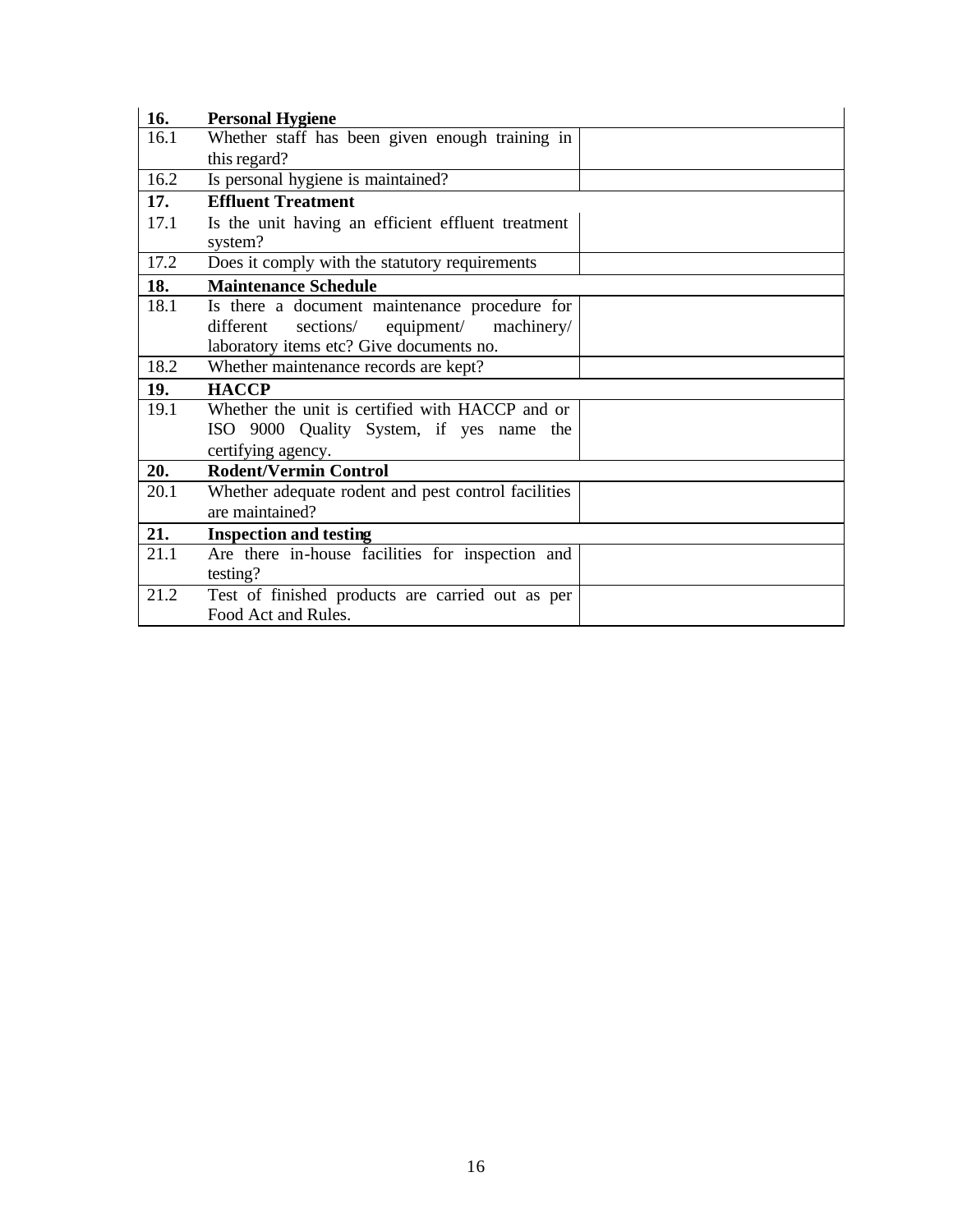### **Annex V: Assessment Report by Inspection Team for Approval and Renewal**

The inspection panel has assessed the unit to verify the declarations given by applicant unit for verification as per Food Act and Rules, and GMP/GHP. Following observations/ discrepancies in different areas are listed:

Date and Day of Inspection Panel Visit: …………………………………………………………..

All the information given under following heads is correct as per Annex-IV and Food Act and Rules. If not, the Discrepancies observed by the inspection team are as:

| 1.               | <b>General Information</b>                                             | Correct/incorrect                      |
|------------------|------------------------------------------------------------------------|----------------------------------------|
| 1.1              | Name and address of the plant seeking                                  |                                        |
|                  | approval with Fax No. and E-mail                                       |                                        |
|                  | address.                                                               |                                        |
| 1.2              | Executive<br>of<br>the<br>Chief<br>Name                                |                                        |
|                  | (MD/Mg. Partner/ Proprietor)                                           |                                        |
| 1.3              | Is the processing plant owned or                                       |                                        |
|                  | leased by the applicant                                                |                                        |
| $\overline{2}$   | Water                                                                  | <b>Satisfactory / Not Satisfactory</b> |
| 2.1              | Is.<br>there<br>documented<br>water                                    |                                        |
|                  | management system?                                                     |                                        |
| 2.2              | Whether it is safe for processing and                                  |                                        |
|                  | human consumption?                                                     |                                        |
| 2.3              | Does any scientific quality assurance                                  |                                        |
|                  | exist for water management?                                            |                                        |
| $\mathbf{3}$     | <b>Information about personnel</b>                                     | <b>Satisfactory / Not Satisfactory</b> |
| $\overline{3.1}$ | No. of technologists available in the                                  |                                        |
|                  | establishment                                                          |                                        |
| 3.2              | qualification<br>Name<br>and<br>of                                     |                                        |
|                  | technologist(s)<br>supervising<br>the                                  |                                        |
|                  | processing and related operations<br>(Attach separate as Annexure)     |                                        |
| 4.               | <b>Raw material</b>                                                    |                                        |
| 4.1              | Source of Raw material                                                 | <b>Satisfactory / Not Satisfactory</b> |
| 4.2              | Is<br>there                                                            |                                        |
|                  | arrangement<br>any<br>for<br>traceability of other raw material, if so |                                        |
|                  | details of the same?                                                   |                                        |
| 4.3              | for<br>the records<br>the<br>above<br>Are                              |                                        |
|                  | maintained properly?                                                   |                                        |
| 4.4              | Quality<br>control<br>system<br>of<br>raw                              |                                        |
|                  | materials?                                                             |                                        |
| <u>5.</u>        | <b>Surroundings</b>                                                    | <b>Satisfactory / Not Satisfactory</b> |
| $\overline{5}.1$ | Is the surrounding neat & clean and                                    |                                        |
|                  | safe for processing?                                                   |                                        |
| $\overline{5.2}$ | Surroundings are free from<br>any                                      |                                        |
|                  | contamination                                                          |                                        |
| 5.3              | Are the surrounding is free from any                                   |                                        |
|                  | toxic/ chemical producing industry?                                    |                                        |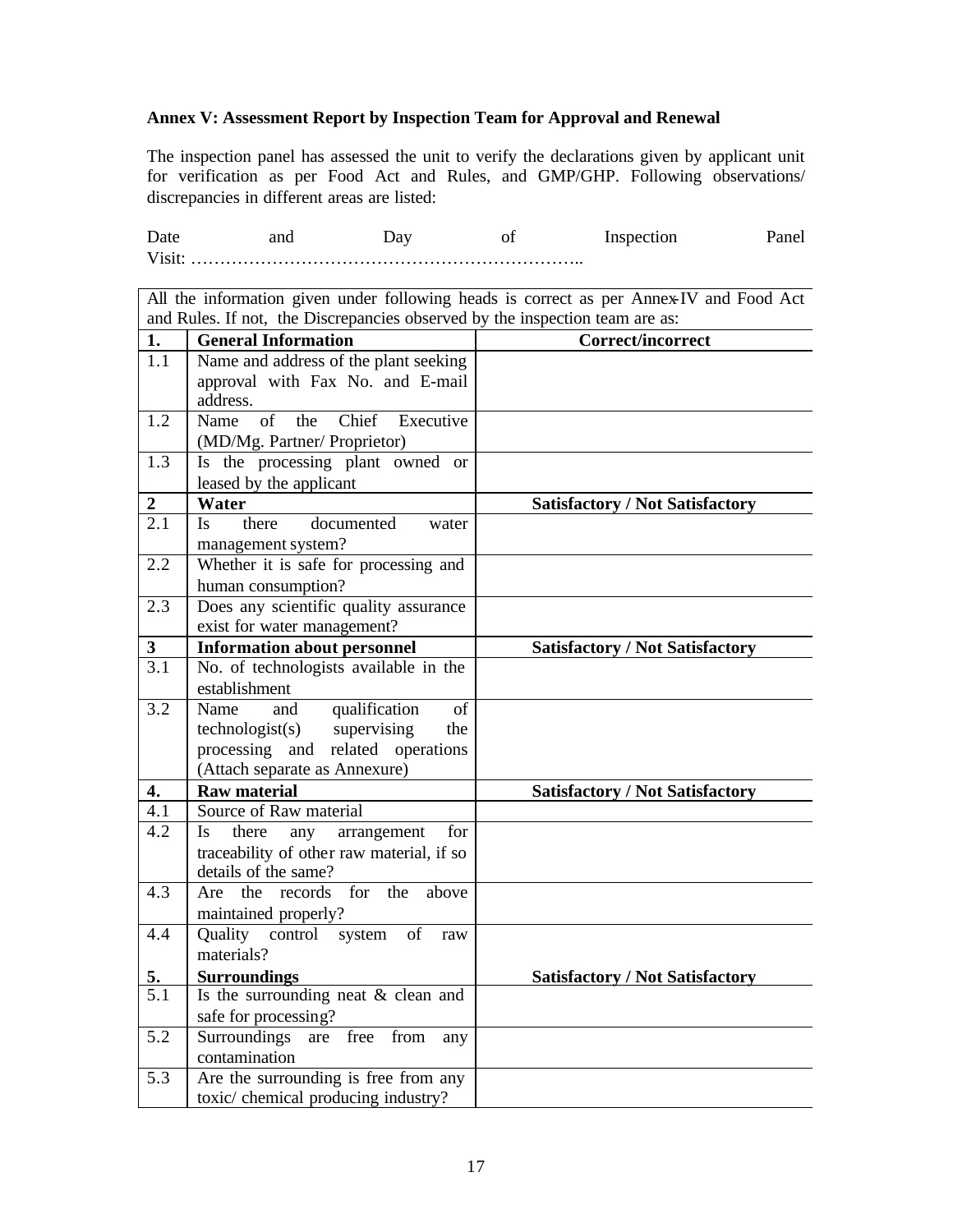| 6.   | <b>Construction and layout</b>                            | <b>Satisfactory / Not Satisfactory</b> |
|------|-----------------------------------------------------------|----------------------------------------|
| 6.1  | building<br>of<br>construction<br>the<br>Is.              |                                        |
|      | permanent nature?                                         |                                        |
| 6.2  | Is the design and layout as<br>per                        |                                        |
|      | scientific norms?                                         |                                        |
| 6.3  | Which<br>standards<br>for<br>used<br>are                  |                                        |
|      | designing?                                                |                                        |
| 7.   | <b>Plant Facilities</b>                                   | <b>Satisfactory / Not Satisfactory</b> |
| 7.1  | Plant Facilities are adequate and as<br>per Annex-I.      |                                        |
| 7.2  | Are the facilities enough to produce                      |                                        |
|      | safe food for human consumption?                          |                                        |
| 8.   | <b>Raw Material Receiving Section</b>                     | <b>Satisfactory / Not Satisfactory</b> |
| 8.1  | Are there adequate facilities available                   |                                        |
|      | in raw material receiving section?                        |                                        |
| 8.2  | Is raw material storage separated by                      |                                        |
|      | finished product storage?                                 |                                        |
| 9.   | Washing, cleaning and Sanitizing                          | <b>Satisfactory / Not Satisfactory</b> |
|      | facility                                                  |                                        |
| 9.1  | washing,<br>Whether<br>cleaning<br>and                    |                                        |
|      | sanitizing facilities are adequate to                     |                                        |
|      | support safe processing.                                  |                                        |
| 9.2  | Sanitizers/ chemicals are labeled and                     |                                        |
| 10.  | stored separately?<br>Doors/Windows/Floor/Ceiling/Walls   |                                        |
| 10.1 | Are they clean and sufficiently wide,                     | <b>Satisfactory / Not Satisfactory</b> |
|      | made of durable material, which is                        |                                        |
|      | safe for processing plant facilities?                     |                                        |
| 10.2 | Are the windows are wire meshed to                        |                                        |
|      | protect flies?                                            |                                        |
| 10.3 | Are floor, ceiling and walls<br>are                       |                                        |
|      | properly plastered, painted and tiled as                  |                                        |
|      | per requirements?                                         |                                        |
| 11.  | <b>Drainage</b>                                           | <b>Satisfactory / Not Satisfactory</b> |
| 11.1 | Are the drains of adequate size having                    |                                        |
|      | sufficient slope and easily clearable                     |                                        |
|      | sufficient<br>and<br>hygienic<br>as<br>per<br>conditions? |                                        |
| 11.2 | Whether<br>unit<br>has<br>proper<br>waste                 |                                        |
|      | disposal system?                                          |                                        |
| 12.  | <b>Lights and ventilation</b>                             | <b>Satisfactory / Not Satisfactory</b> |
| 12.1 | Are these adequate and as per the                         |                                        |
|      | requirements of standards.                                |                                        |
| 12.2 | Are the lights are properly covered?                      |                                        |
| 12.3 | Are the ventilators properly wire                         |                                        |
|      | meshed?                                                   |                                        |
| 13.  | <b>Utensils and Equipment</b>                             | <b>Satisfactory / Not Satisfactory</b> |
| 13.1 | all receptacles,<br>Are<br>trays,<br>tanks,               |                                        |
|      | cutting equipment and utensils used                       |                                        |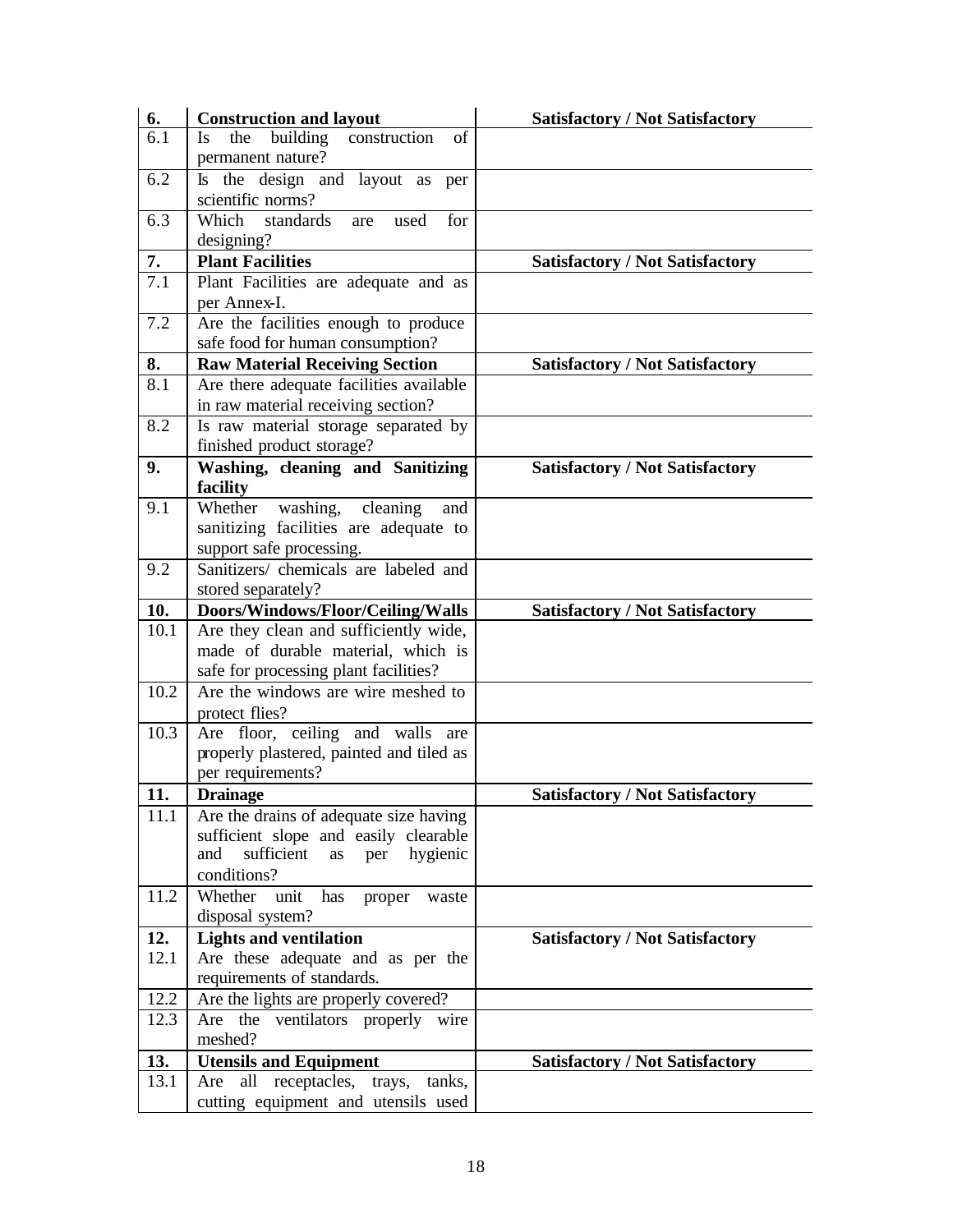|              | made of non-corrodible material other                             |                                         |
|--------------|-------------------------------------------------------------------|-----------------------------------------|
|              | than wood and have smooth surface                                 |                                         |
|              | free from cracks and crevices                                     |                                         |
| 13.2         | Are the utensils made of food grade<br>material?                  |                                         |
| 13.3         | Whether proper cleaning system is in                              |                                         |
|              | practice?                                                         |                                         |
| 14.          | Packaging                                                         | <b>Satisfactory / Not Satisfactory</b>  |
| 14.1         | Are the packing facilities adequate?                              |                                         |
| 14.2         | Are the label are as per the Food Act                             |                                         |
|              | & Rules.                                                          |                                         |
| 14.3         | Whether food grade packing materials                              |                                         |
|              | are used?                                                         |                                         |
| 15.          | <b>Storage</b>                                                    | <b>Satisfactory / Not Satisfactory</b>  |
| 15.1         | Is the storage condition safe and                                 |                                         |
|              | designed scientifically, considering                              |                                         |
|              | food safety norms?                                                |                                         |
| 15.2         | Whether wall sealing and floor are                                |                                         |
|              | properly plastered?                                               |                                         |
| 15.3         | Whether products are kept on pellets                              |                                         |
|              | to maintain proper distance from floor                            |                                         |
|              | and wall?                                                         |                                         |
| 16.          | <b>Personal Hygiene</b>                                           | <b>Satisfactory / Not Satisfactory</b>  |
| 16.1         | Whether staff has been given enough                               |                                         |
|              | training in this regard?                                          |                                         |
| 16.2<br>16.3 | Is personal hygiene is maintained?                                |                                         |
|              | What is unit plan to achieve more<br>hygiene environment of unit? |                                         |
| 17.          | <b>Effluent Treatment</b>                                         | <b>Satisfactory / Not Satisfactory</b>  |
| 17.1         | Is the unit having an efficient effluent                          |                                         |
|              | treatment system?                                                 |                                         |
| 17.2         | Does it comply with the statutory                                 |                                         |
|              | requirements                                                      |                                         |
| 18.          | <b>Maintenance Schedule</b>                                       | <b>Sat isfactory / Not Satisfactory</b> |
| 18.1         | Is there a document maintenance                                   |                                         |
|              | different<br>procedure<br>for<br>sections/                        |                                         |
|              | machinery/ laboratory<br>equipment/                               |                                         |
|              | items etc? Give documents no.                                     |                                         |
| 18.2         | Whether maintenance records<br>are                                |                                         |
|              | kept?                                                             |                                         |
|              |                                                                   |                                         |
| 18.3         | Whether<br>unit<br>has<br>preventive                              |                                         |
|              | maintenance schedule?                                             |                                         |
| 19.          | <b>HACCP</b>                                                      | <b>Satisfactory / Not Satisfactory</b>  |
| 19.1         | Whether unit is certified with HACCP                              |                                         |
|              | and or ISO 9000 Quality System, if                                |                                         |
|              | yes, by whom?                                                     |                                         |
|              | Is Quality Manual is in place?                                    |                                         |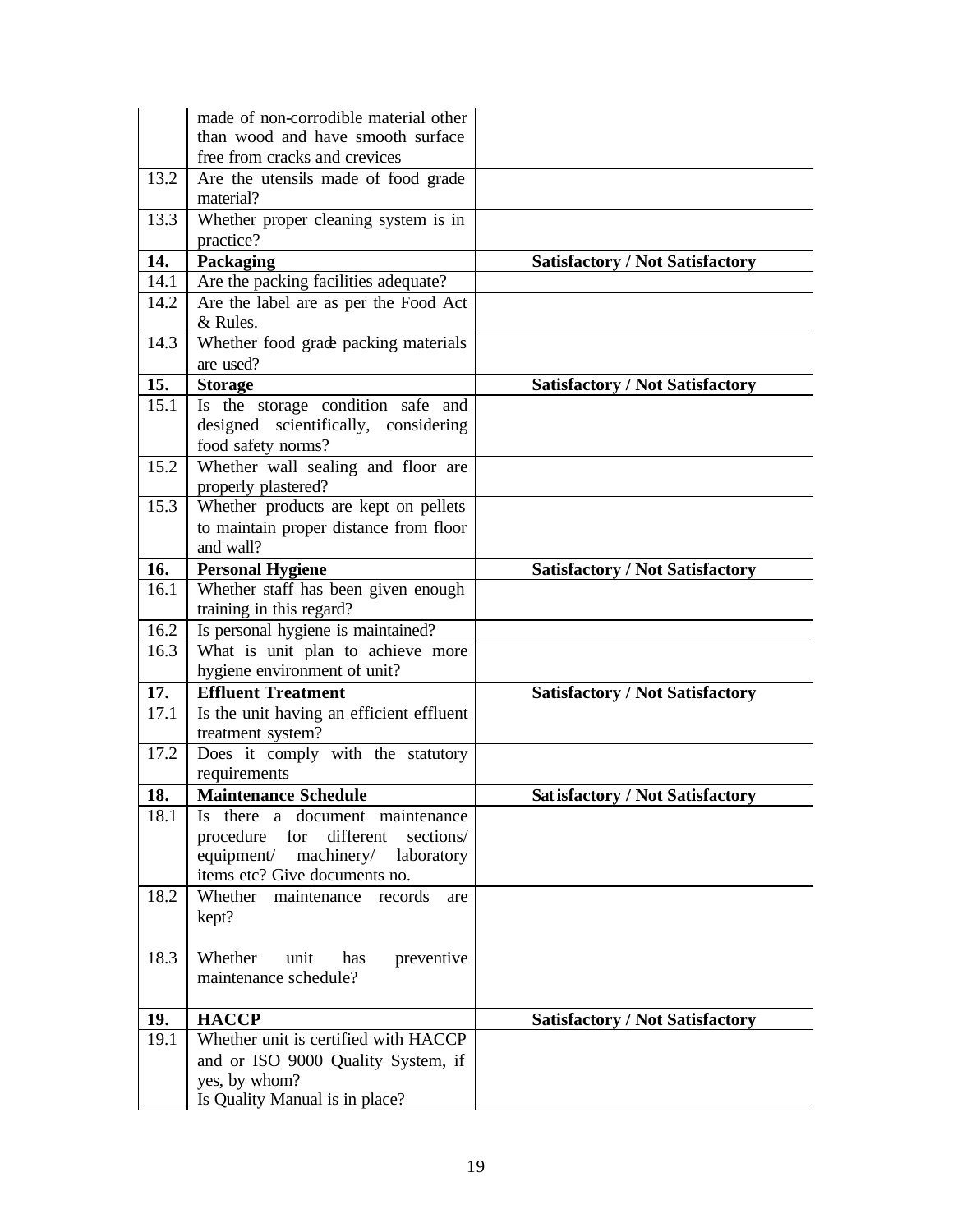| 19.2 | Whether the unit applies GMP/ GHP                                        |                                        |
|------|--------------------------------------------------------------------------|----------------------------------------|
| 19.3 | in processing facilities?<br>Whether GMP/ GHP are as per Codex           |                                        |
|      | requirement?                                                             |                                        |
| 20.  | <b>Rodent/Vermin Control</b>                                             | <b>Satisfactory / Not Satisfactory</b> |
| 20.1 | Whether adequate rodent and pest<br>control facilities are maintained?   |                                        |
| 20.2 | Whether pest control facilities are<br>maintained by unit or contracted? |                                        |
| 20.3 | Is there any mechanism to verify pest<br>control effectiveness?          |                                        |
| 21.  | <b>Inspection and testing</b>                                            | <b>Satisfactory / Not Satisfactory</b> |
| 21.1 | Are there in-house facilities<br>for                                     |                                        |
|      | inspection and testing?                                                  |                                        |
| 21.2 | Harmonization<br>technical<br>of                                         |                                        |
|      | specification and test methods.                                          |                                        |
|      | Test of finished products are done as                                    |                                        |
|      | per Food Act and Rules.                                                  |                                        |
| 21.3 | Does unit have enough equipment                                          |                                        |
|      | required for testing as per Food Act?                                    |                                        |
| 21.4 | Is the in-house test results are verified                                |                                        |
|      | with those of DFTQC? (for other than                                     |                                        |
|      |                                                                          |                                        |

Recommendations of the Inspection Panel:

Approval may be granted (renewed)/ may not be granted (renewed) (strike out which is not applicable) to above establishment under the Voluntary Certification Scheme of Nepal to process the export to …….……… (Country).

Reasons (in case of non-approval/ non-renewal)

Suggestions for improvement, if any:

| Signatures   | of    |  |  |
|--------------|-------|--|--|
| Inspection   | Panel |  |  |
| Members      |       |  |  |
| Name         | with  |  |  |
| Designation  |       |  |  |
| Organization |       |  |  |
|              |       |  |  |
| Date:        |       |  |  |
| $    -$      |       |  |  |

List of enclosures: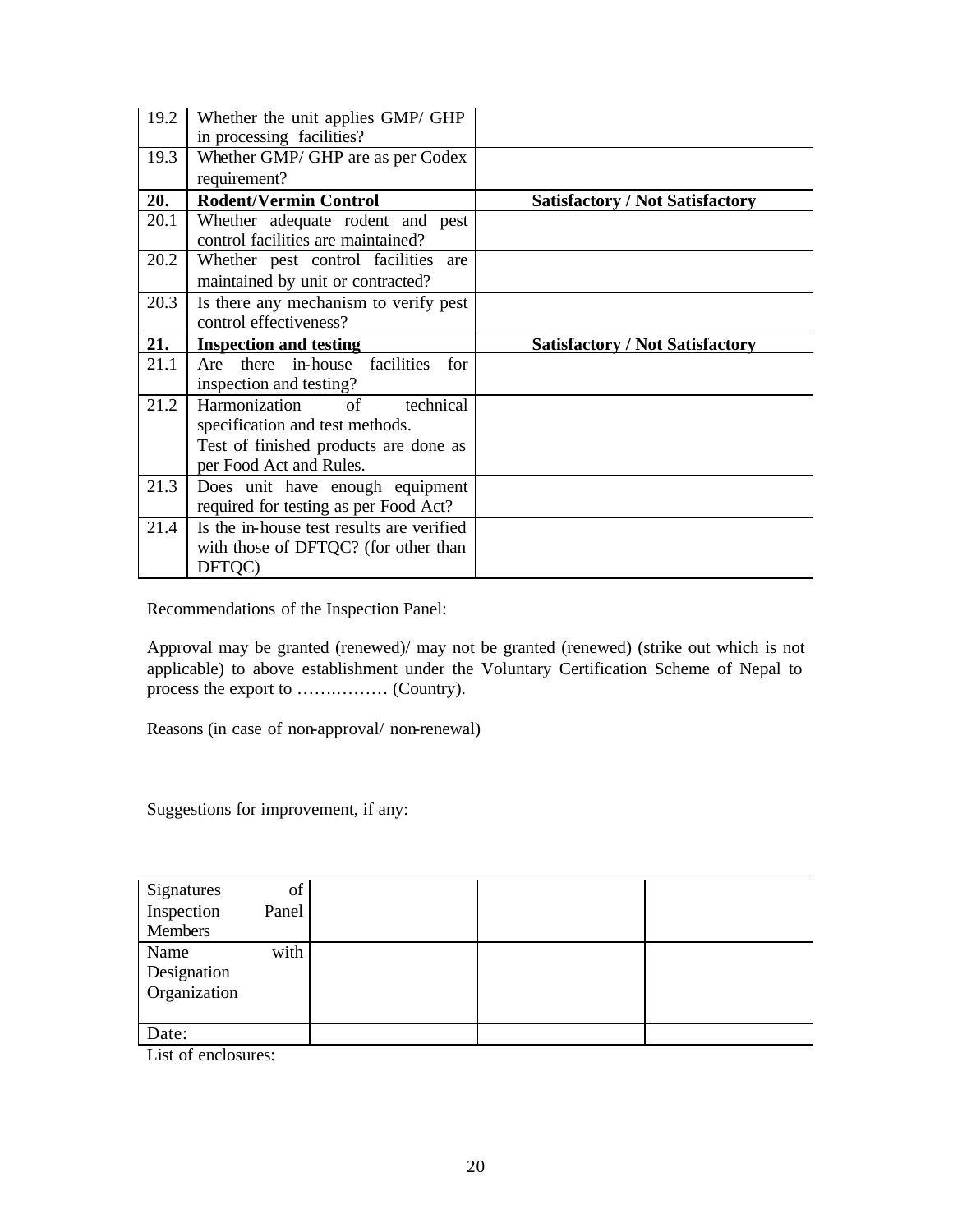### **Annex VI: Format of Letter of Approval / Approval of Renewal**

# **Letter No.: Date:**

**To, M/S**

**Sub**.: Approval/ Approval of renewal of approval to process …………………. for export to …………(country).

**Ref**.: Your application Number………………..dated ………………….

Madam/Sir,

With reference to your application for approval / renewal of your ……………… (Product) for export to ……………………… (country) under Voluntary Certification Scheme, this agency, based on the Assessment of related aspects including the production units, technology and product, grant an approval to you for a period of one year. The approval is subject to cancellation at any time if your product is found not in conformity to the approved standards.

- 1. Name and Address of the producer/processor/exporter:
- 2. Approval No.
- 3. Scope of approval (items covered)

The approval number allotted to your establishments is NB/NT/NL ………. ………… This approval number shall be legibly printed on all export packages of ………………. for which approval is granted. Besides, you will also affix "Q" mark as per design enclosed. The establishment shall, henceforth, come under the purview of monitoring by this agency, as per the Voluntary Certification Scheme for Nepal.

You should ensure that adequate balance is always maintained in your deposit account for payment of monitoring fee and the two copies of the "Certificate of Export" are submitted to this office within a month's time on a regular basis for debiting of the required monitoring fee.

The validity of inspection certificate issued by the establishment shall be 45 days. You should apply for renewal of approval at least 60 days in advance from the date of expiry. Please acknowledge receipt.

Yours faithfully,

………………………….

Executive Head of the Certifying Agency

 $CC:$ 

- 1) Director General, Department of Food Technology and Quality Control, Babar Mahal (if different)
- 2) Director General, Department of Commerce, Babar Mahal
- 3) ………
- 4)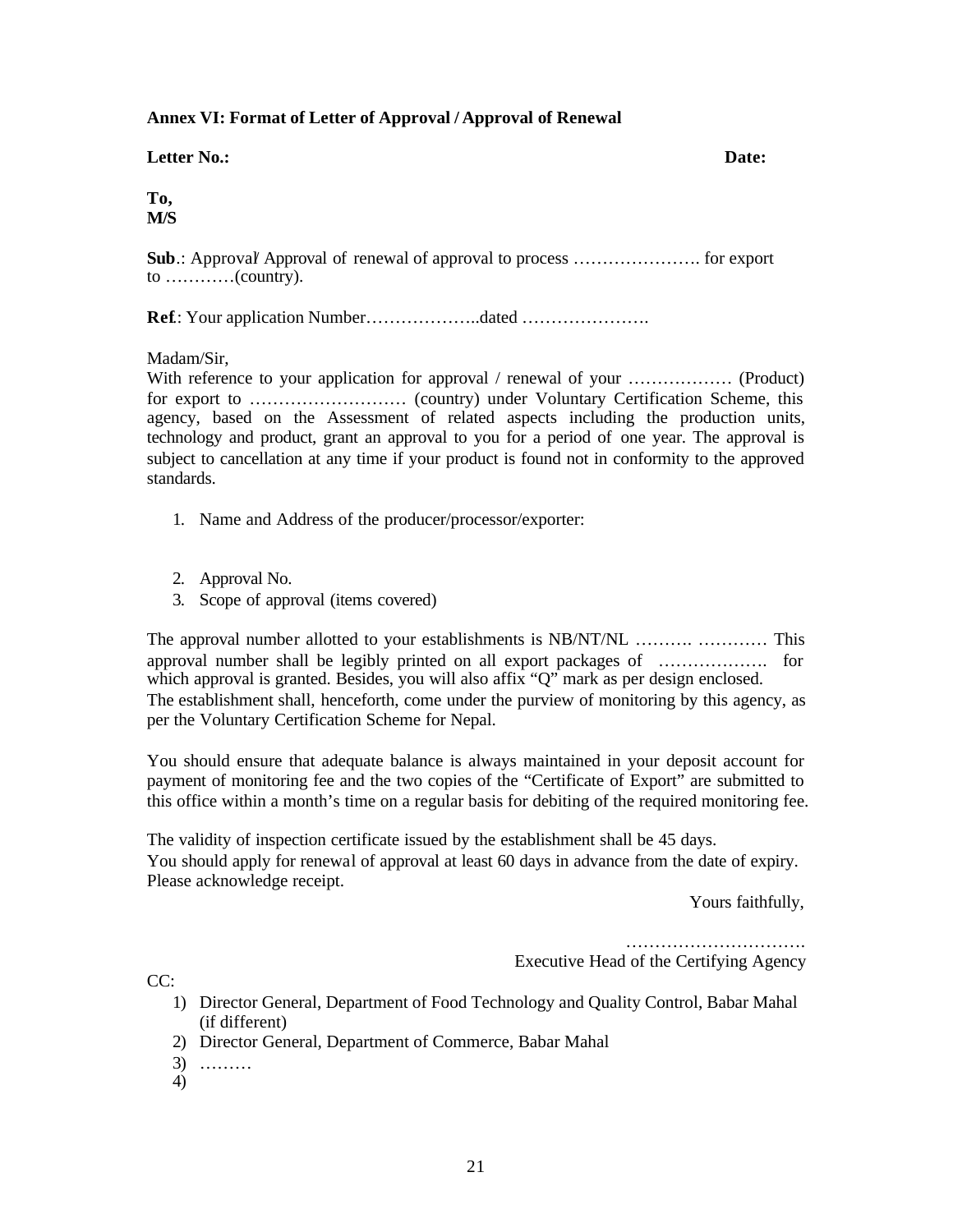### **Annex VII: Format for the Letter of non-Approval / non-Renewal**

**No.: Date:**

**To, M/S**

Dear Madam/Sir,

| Ref.: Your application dated or Approval No ---------------------------------- |  |
|--------------------------------------------------------------------------------|--|
| $- - -$                                                                        |  |

The Inspection Panel has observed lapses or inadequacies in your processing establishments or products (a copy of the report of the inspection team attached).

In view of the nature of the lapses or inadequacy, you are informed that your request for export certification of ------------------------------------ (product) to export to ---------------------- --------- (country) cannot be approved.

However, you may apply for re-inspection (in the format attached) after the rectification of all the lapses or inadequacies reported by the inspection team. Please acknowledge receipt.

> Yours faithfully, ---------------------------------------------

Executive Head of the Certifying Agency

Encl: As stated. Copy to :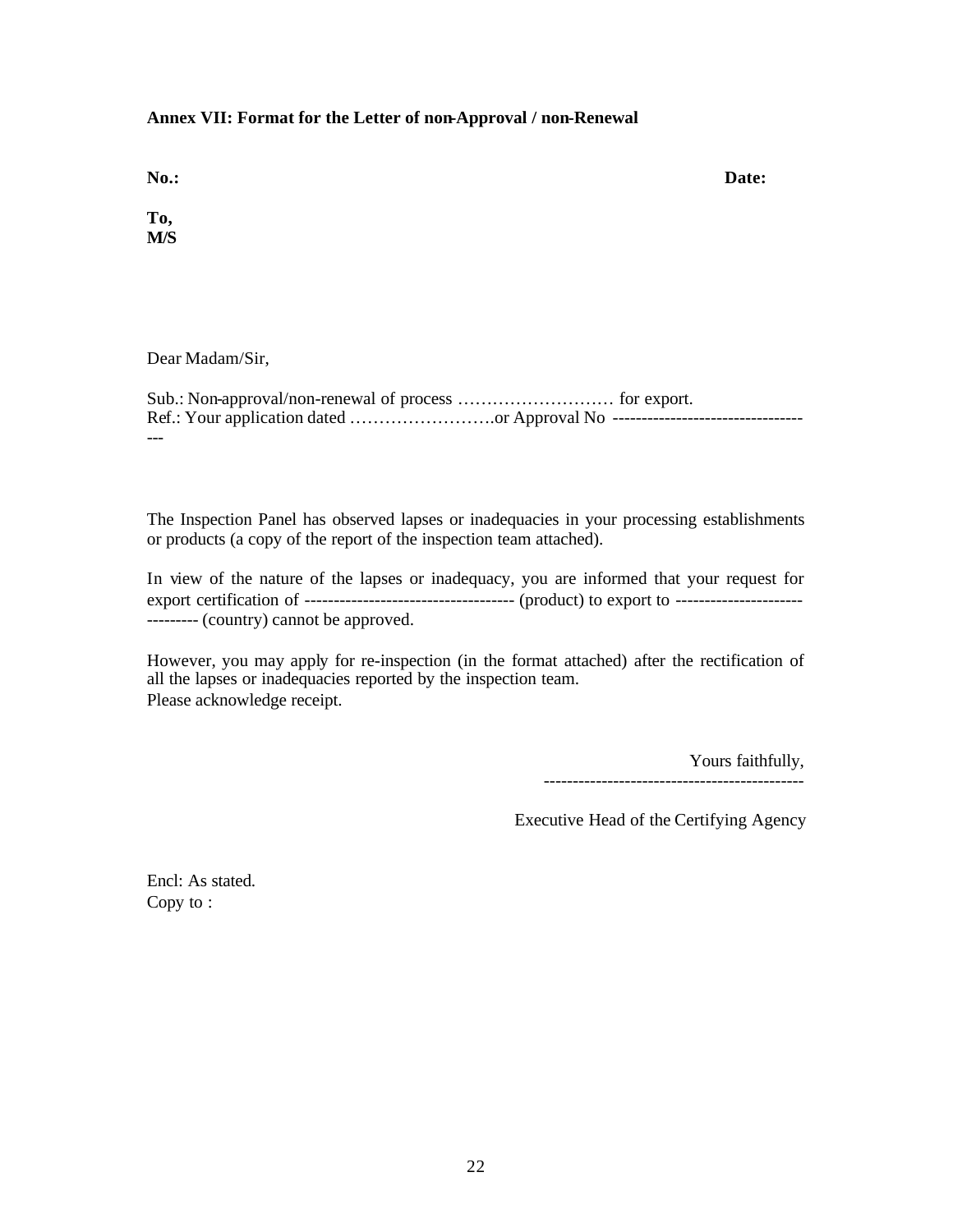### **Annex VIII: Re -Inspection Request Form**

To, (The name and address of the Certification Agency)

**Subject**: Request for Re-Inspection for Export Certification

Madam/Sir,

In connection with my/our application dated --------- for export certification of ……………………………………………(product) I/we have made necessary improvements (as in the attachment 1) to comply with the suggestions of inspection team dated ------------------------------------. Now I/we request for re-inspection.

We hereby authorize you to carry out visit and inspection of production units, stores and transport vehicles, and conduct sampling, testing or any other measures required for the certification. Enclosed herewith is the receipt/demand draft No. ……………… dated …………………………………………………………………towards the re-inspection fee. We understand this fee does not include the fees of laboratory testing if any.

Yours faithfully,

| Signature:   | Com   |
|--------------|-------|
| Name:        | Place |
| Designation: | Date  |

Company Seal

#### Attachment 1: Suggestions of inspection team and improvements

|                | Suggestions of inspection team | Corrections made | Remarks |
|----------------|--------------------------------|------------------|---------|
|                |                                |                  |         |
| 2              |                                |                  |         |
| 3              |                                |                  |         |
| $\overline{4}$ |                                |                  |         |
| 5              |                                |                  |         |
| 6              |                                |                  |         |
| ⇁              |                                |                  |         |
| 8              |                                |                  |         |
| 9              |                                |                  |         |
| 10             |                                |                  |         |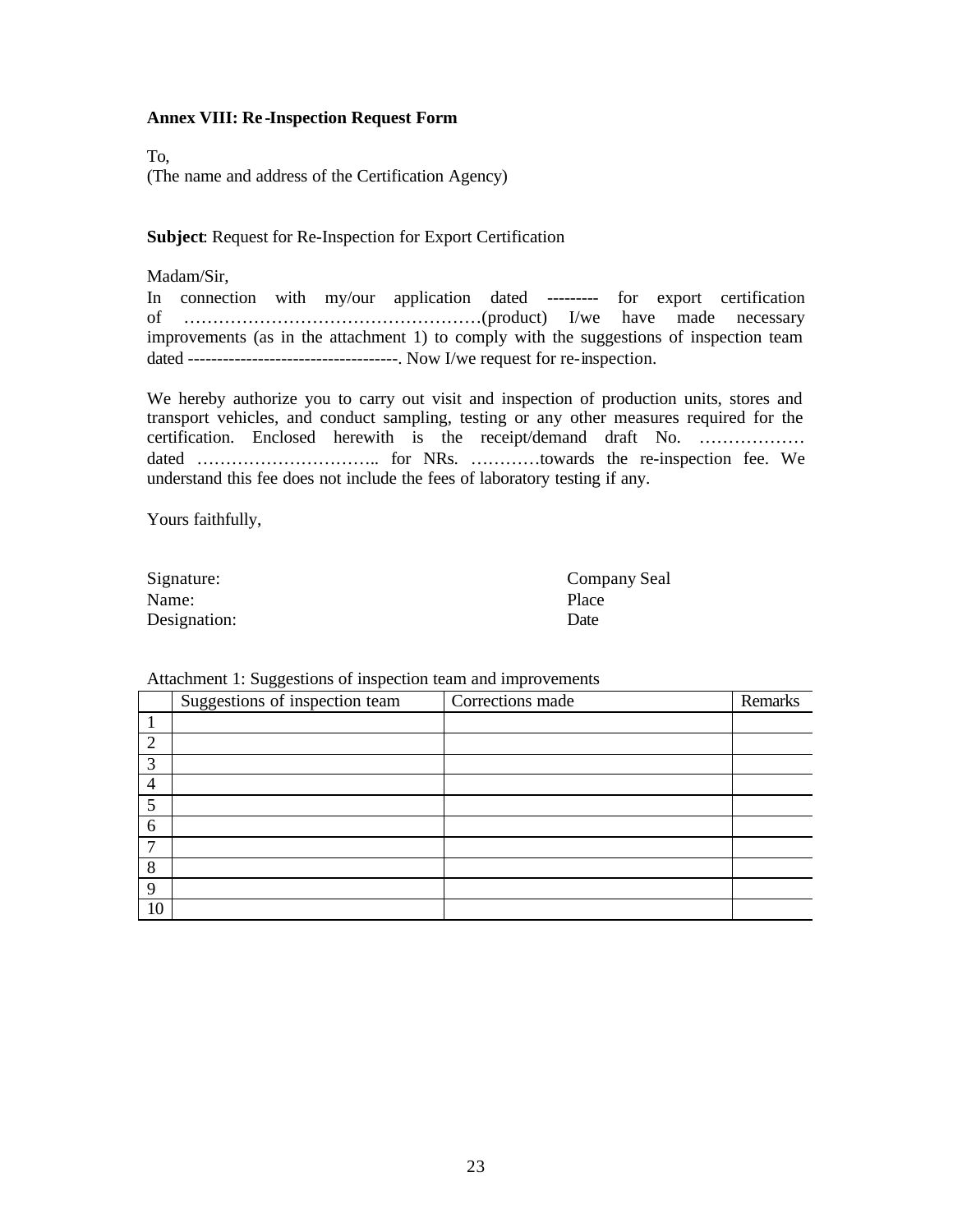# **Annex IX: Monitoring Visit Pro -fo rma**

- 1. Date of the Monitoring Visit
- **2.** Name of the Processing Plant
- **3.** Approval Number
- **4.** Scope of the approval (Product Name)
- **5.** Product being Processed at the time of Visit
- **6.** Name and Designation of the monitoring Officers last visited

| Serial         | Details to be Verified                                                          | $^{\prime\prime}$ C $^{\prime\prime}$<br>Conforming | Remarks |
|----------------|---------------------------------------------------------------------------------|-----------------------------------------------------|---------|
| N <sub>o</sub> |                                                                                 | /non-conforming                                     |         |
| $\mathbf{1}$   | <b>Management Responsibility</b>                                                | "NC"                                                |         |
| 1.1            | Whether<br>supervisor<br>the<br>plant<br>is                                     |                                                     |         |
|                | designated                                                                      |                                                     |         |
|                |                                                                                 |                                                     |         |
| 1.2            | Whether the quality control officer is                                          |                                                     |         |
|                | designated                                                                      |                                                     |         |
| 1.3            | Records are maintained for all relevant                                         |                                                     |         |
|                | components including non-conformities                                           |                                                     |         |
|                | actions<br>taken for<br>and<br>immediate                                        |                                                     |         |
|                | correction                                                                      |                                                     |         |
|                |                                                                                 |                                                     |         |
| 1.4            | Quality Manual is in place and is being                                         |                                                     |         |
|                | implemented at all levels                                                       |                                                     |         |
| 1.5            | Raw material control is in place with                                           |                                                     |         |
|                | required traceability                                                           |                                                     |         |
|                |                                                                                 |                                                     |         |
| 1.6            | <b>Internal Quality Report and Management</b>                                   |                                                     |         |
| 1.7            | Review<br>Complaint handling                                                    |                                                     |         |
|                |                                                                                 |                                                     |         |
| 1.8            | Handling, Packing, Storing, and dispatch                                        |                                                     |         |
|                |                                                                                 |                                                     |         |
| $\overline{2}$ | <b>Pest Control</b>                                                             |                                                     |         |
| 2.1            | Whether area is free from harborage and                                         |                                                     |         |
| 2.2            | pest<br>Whether<br>pest<br>control<br>measure<br>are                            |                                                     |         |
|                | effective in Unit                                                               |                                                     |         |
| 2.3            | Whether area within the processing plant                                        |                                                     |         |
|                | is safe for processing                                                          |                                                     |         |
| 2.4            | Whether area surrounding the processing                                         |                                                     |         |
|                | plant is safe enough to prevent entry of                                        |                                                     |         |
| $\mathbf{3}$   | external pests<br><b>Structure and layout</b>                                   |                                                     |         |
|                |                                                                                 |                                                     |         |
| 3.1            | Whether ground condition safe to prevent<br>contamination to entry the facility |                                                     |         |
|                |                                                                                 |                                                     |         |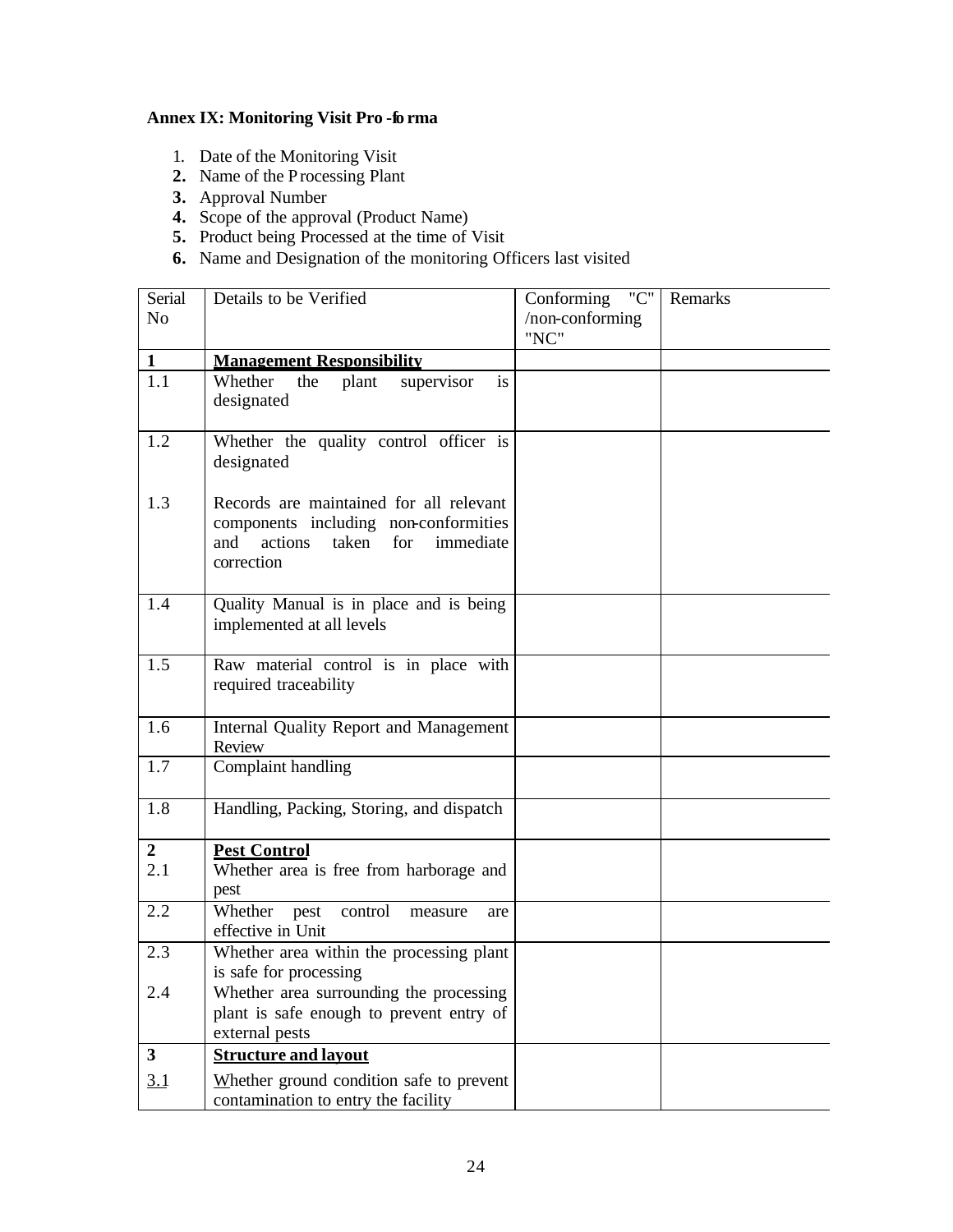| 3.2                     | Whether facility is properly designed and<br>maintained       |  |
|-------------------------|---------------------------------------------------------------|--|
| 3.3                     | Design layout or material used cannot be                      |  |
|                         | readily cleaned or sanitized does not                         |  |
|                         | preclude contamination                                        |  |
| 3.4                     | Insufficient space, which may cause                           |  |
|                         | adulterated or contaminated.                                  |  |
| 3.5                     | Equipment<br>utensils<br>and<br>design,                       |  |
|                         | construction, location or materials can be                    |  |
|                         | readily cleaned or sanitized; does not                        |  |
|                         | preclude product contamination.                               |  |
| $\overline{\mathbf{4}}$ | <b>Maintenance</b>                                            |  |
| 4.1                     | Condition of roof, ceiling, walls, floors or                  |  |
|                         | lighting, maintained; lights are protected.                   |  |
| $\overline{4.2}$        | Others                                                        |  |
| 4.3                     | Lighting is sufficient                                        |  |
| 4.4                     | Equipment and utensils not repair or                          |  |
|                         | removed when necessary                                        |  |
| 4.5                     | Product contact surfaces are safe for food                    |  |
|                         | handling                                                      |  |
| 4.6                     | Others                                                        |  |
| 5.                      | <b>Cleaning and Sanitizing</b>                                |  |
| 5.1                     | Product contact surfaces cleaned and                          |  |
| $\overline{5.2}$        | sanitized before use.<br>Non-product contact surfaces cleaned |  |
|                         | before use                                                    |  |
| 5.3                     | Housekeeping is an adequate.                                  |  |
| 6.                      | Personnel                                                     |  |
| 6.1                     | Processing or food handling personnel                         |  |
|                         | maintain a high degree of personal                            |  |
|                         | cleanliness                                                   |  |
| 6.2                     | Processing or food handling personnel                         |  |
|                         | take necessary precautions to prevent                         |  |
|                         | contamination of food                                         |  |
| 6.3                     | Controls                                                      |  |
| 6.4                     | Facility<br>effective<br>management<br>has                    |  |
|                         | measures to restrict with known disease                       |  |
|                         | from contaminating the product.                               |  |
| 6.5                     | Hand washing and hand<br>sanitizing                           |  |
|                         | stations are present or conveniently                          |  |
|                         | located                                                       |  |
| 7.                      | <b>Restrooms</b>                                              |  |
| 7.1                     | Number of functional toilets is sufficient.                   |  |
| 7.2                     | Adequate supplies of water soap etc.                          |  |
| 8.                      | <b>Water supply</b>                                           |  |
| 8.1                     | Safe water supply for processing.                             |  |
| 8.2                     | Protection against backflow, back-siphon                      |  |
|                         | age or other source of contamination.                         |  |
| 8.3                     | Whether supply of hot water or cold                           |  |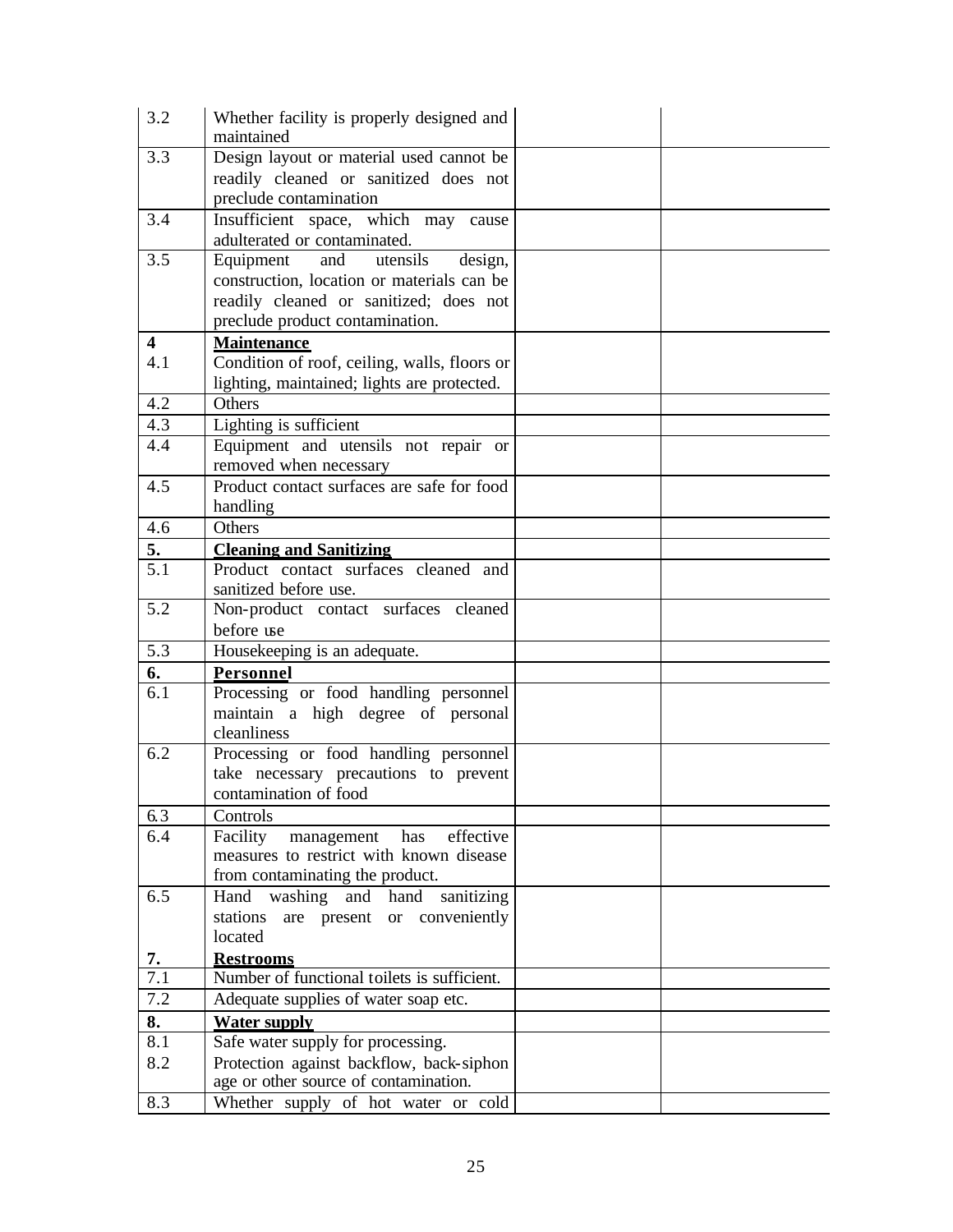|                         | water is adequate.                                              |  |  |
|-------------------------|-----------------------------------------------------------------|--|--|
| 9.                      | Processing                                                      |  |  |
| 9.1                     | Product is manufactured as per Food Act                         |  |  |
|                         | & Rules.                                                        |  |  |
| 10.                     | <b>Chemical</b>                                                 |  |  |
| 10.1                    | Chemical(s) improperly used or handled.                         |  |  |
| 10.2                    | Chemicals(s) improperly labeled.                                |  |  |
| 10.3                    | Chemicals (s) improperly stored.                                |  |  |
| 11.                     | <b>Ventilation</b>                                              |  |  |
| 11.1                    | Processing area is properly ventilated                          |  |  |
| 11.2                    | directly affecting product<br>Areas<br><b>or</b>                |  |  |
|                         | packaging<br>material<br>are<br>properly                        |  |  |
|                         | ventilated                                                      |  |  |
| 11.3                    | Adequate air exchangers exist.                                  |  |  |
| 12.                     | <b>Waste Disposal</b>                                           |  |  |
| 12.1                    | Adequate arrangements are made for                              |  |  |
|                         | disposal of waste water                                         |  |  |
| 12.2                    | Sewage                                                          |  |  |
| 12.3                    | Processing waste                                                |  |  |
|                         |                                                                 |  |  |
|                         | <b>COMPLIANCE TO GMP/GHP PLAN</b>                               |  |  |
| 1.                      | <b>Records</b>                                                  |  |  |
| 1.1<br>1.2              | Records are up to date                                          |  |  |
| 1.3                     | Records are accurate                                            |  |  |
| 1.4                     | Records are available during monitoring<br>documents<br>records |  |  |
|                         | Any<br><sub>or</sub><br>not<br>conforming to requirements       |  |  |
|                         | <b>Procedure</b>                                                |  |  |
| $\boldsymbol{2}$<br>2.1 | Preventive measure are followed                                 |  |  |
| 2.2                     | Preventive procedures are followed                              |  |  |
| 2.3                     | Corrective action taken against to fault                        |  |  |
| 3.                      | Other                                                           |  |  |
| 3.1                     | Any modification in GMP/GHP Plan                                |  |  |
| 3.2                     | Procedure is maintained by trained                              |  |  |
|                         | personnel                                                       |  |  |
| 3.3                     | Any other modification                                          |  |  |
|                         |                                                                 |  |  |
|                         |                                                                 |  |  |
|                         |                                                                 |  |  |
|                         |                                                                 |  |  |
| III                     | <b>TESTING STATUS</b>                                           |  |  |
| 1.                      | Company Standard has been formulated                            |  |  |
|                         | for required technical specifications                           |  |  |
|                         | Calibration<br>of equipments<br>and other                       |  |  |
|                         | instruments<br>measuring<br>is<br>done<br>in                    |  |  |
|                         | specified frequency and with traceability                       |  |  |
|                         | Accepted sampling methods are followed                          |  |  |
|                         | and representative sample is prepared                           |  |  |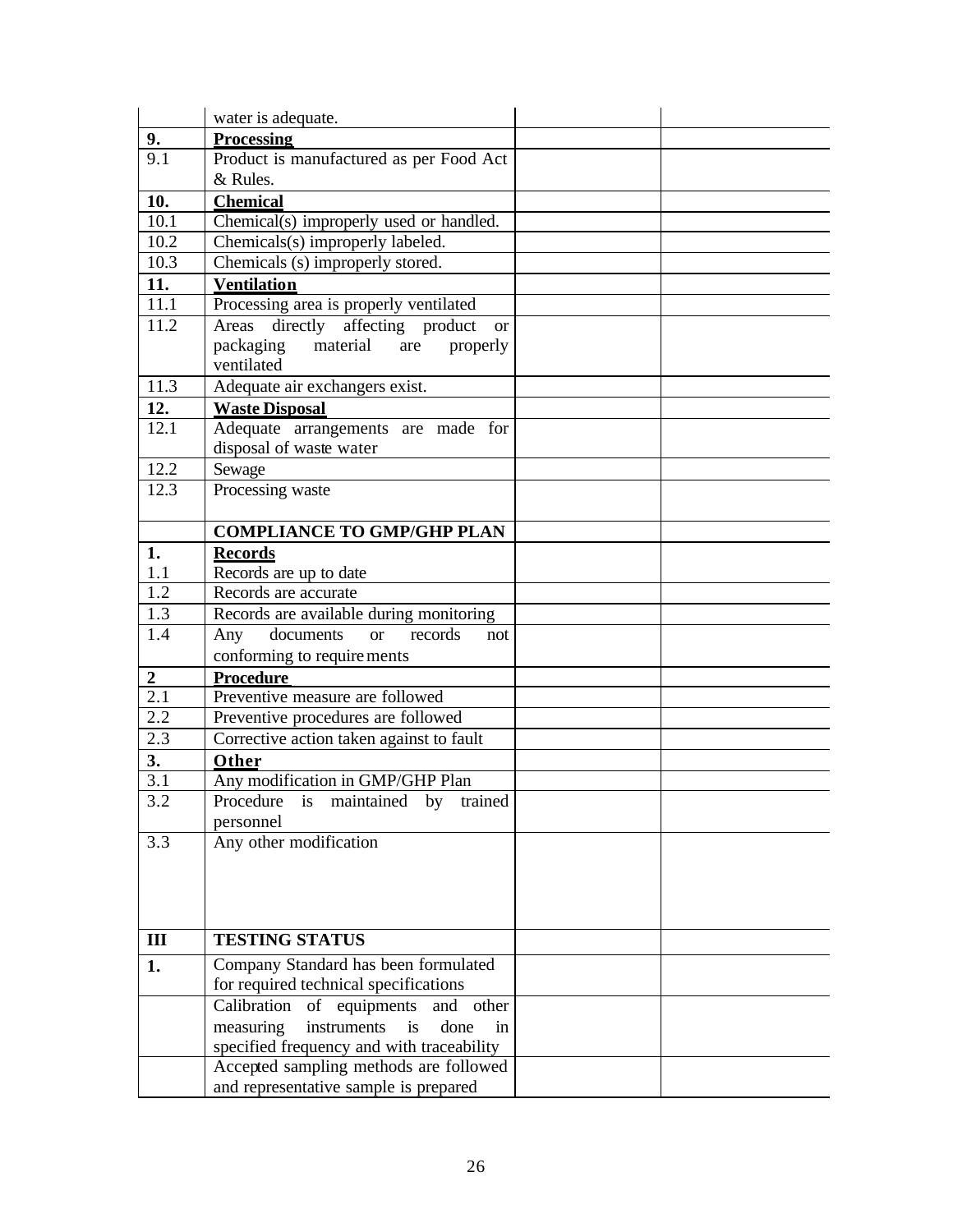|                  | Samples are dispatched following the<br>required norms                                         |  |
|------------------|------------------------------------------------------------------------------------------------|--|
| 2.               | <b>Raw Material Testing</b>                                                                    |  |
| $\overline{2.1}$ | Raw material Control is Proper                                                                 |  |
| 3.               | Parameters are tested as per Food Act<br>& Regulation                                          |  |
| 4.               | <b>Finished Product testing</b>                                                                |  |
| 4.1              | Whether finished product is tested for<br>parameters defined as per Food Act and<br>regulation |  |
| 5.               | <b>In house Laboratory</b>                                                                     |  |
| 5.1              | Whether in house testing facility is<br>available in the plant.                                |  |
| 5.2              | Whether testing is according to Food Act<br>and Rules and as per declarations                  |  |
| $\overline{5.3}$ | Status of testing<br>and verification<br>mechanism                                             |  |
| 5.4              | $On$ – line testing facilities                                                                 |  |
| 5.5              | Whether proficiency testing mechanism<br>is exercised                                          |  |
| 5.6              | Whether the measurement traceability is<br>looked upon                                         |  |
| 5.7              | Non-conforming tests and quality audit                                                         |  |
| 5.8              | Is the laboratory accredited                                                                   |  |
| $\overline{5.9}$ | Whether laboratory manual is in place                                                          |  |
| 1V.              | Testing of sample during visit, if<br>facilities available.                                    |  |
| V.               | Details of sample drawn during testing<br>and laboratories, which are referred to.             |  |

The deficiency observed by the monitoring officers during the monitoring visit shall be communicated to the concerned authority of processing establishment in writing for rectification with stipulated time period of the day.

Any other relevant information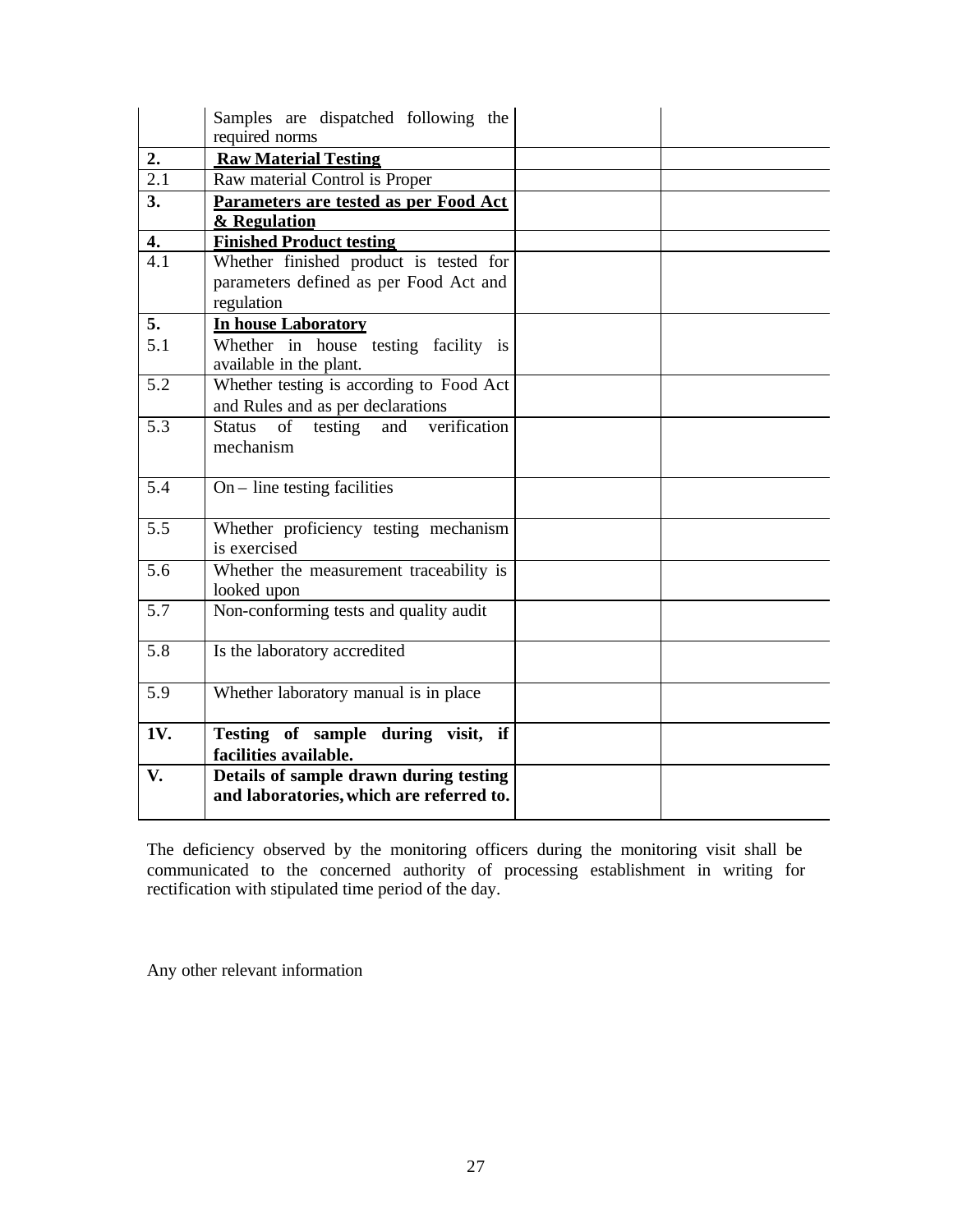## **Recommendations**

-Overall rating –Satisfactory/Unsatisfactory

-Deficiency reported to the establishment (on deficiency report pro-forma as per annexure IX) (Please enclose (duplicate countersigned)

Signature:\_\_\_\_\_\_\_\_\_\_\_\_\_

Name:\_\_\_\_\_\_\_\_\_\_\_\_\_\_\_\_ Date : Place: Place: Designation:

 $\overline{\phantom{a}}$ 

Remarks of the certifying agency:

Signature: Name : Designation: Date: Place: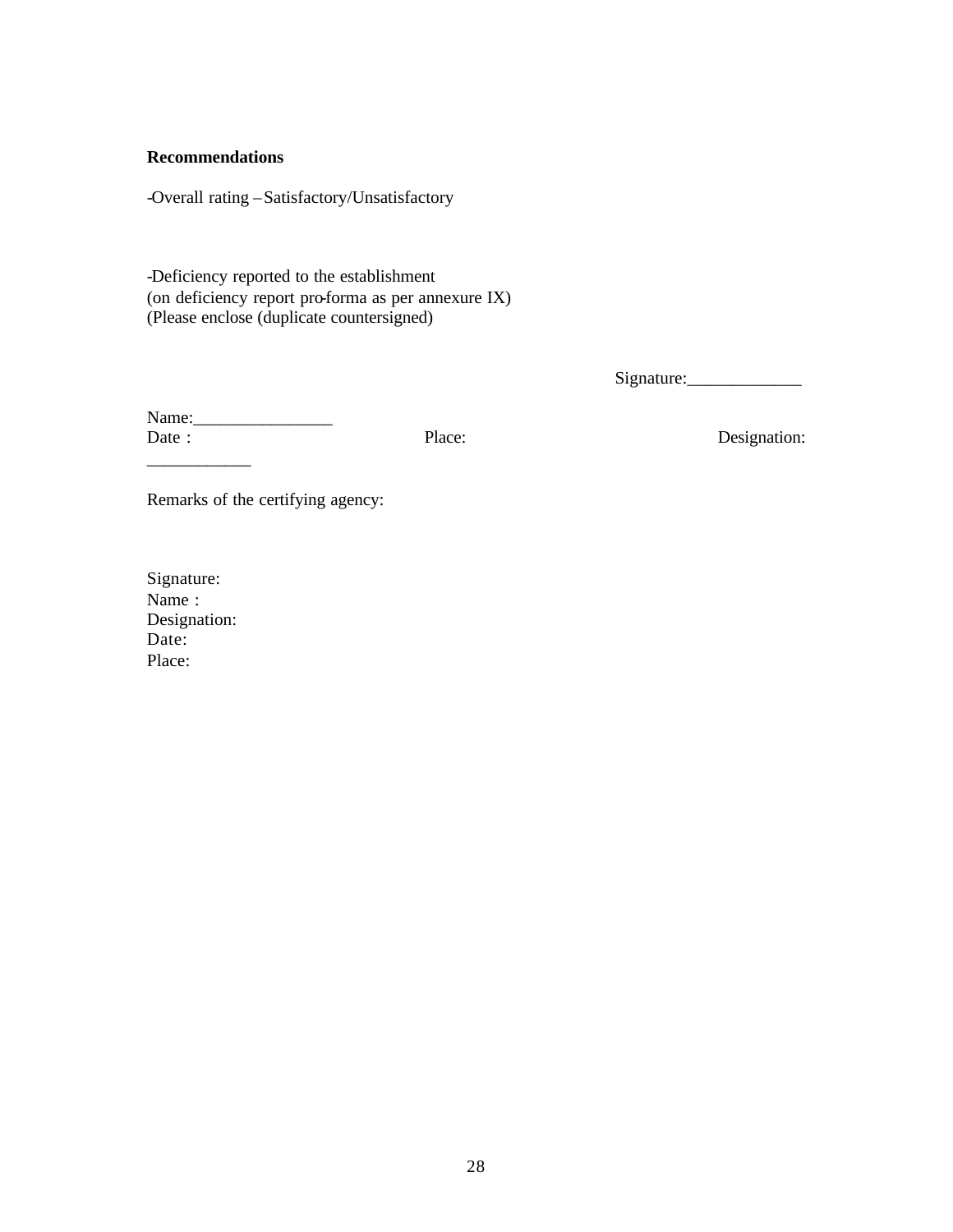# **Annex X: Format for Letter of Corrective Actions**

| Name of the Certifying Agency: ------------------------ |
|---------------------------------------------------------|
|                                                         |
| Product handled: --------------------                   |

Approval no: Nature of monitoring: Routine monitoring or Any other----------------------------------Date of monitoring:

|                | Lapses or inadequacies | Corrective actions proposed | Time frame  |
|----------------|------------------------|-----------------------------|-------------|
|                | observed               |                             | for         |
|                |                        |                             | corrections |
|                | <b>Critical Non-</b>   |                             |             |
|                | compliances            |                             |             |
| 1              |                        |                             |             |
| $\overline{2}$ |                        |                             |             |
| 3              |                        |                             |             |
|                | <b>Major Non-</b>      |                             |             |
|                | compliances            |                             |             |
| 1              |                        |                             |             |
| $\overline{2}$ |                        |                             |             |
| 3              |                        |                             |             |
|                | <b>Minor Non-</b>      |                             |             |
|                | compliances            |                             |             |
|                |                        |                             |             |
| $\overline{2}$ |                        |                             |             |
| 3              |                        |                             |             |
| 4              |                        |                             |             |

- 1. Acknowledgement of report copy
- 2. Discrepancies have been fully explained and understood by the processing establishment
- 3. Confirmation of the proposed corrective actions with the time frame

| Signature------------------                                  |                               |
|--------------------------------------------------------------|-------------------------------|
| Name:--------------------                                    | Name:------------------------ |
|                                                              | Designation:----------------- |
| (Representative of Certifying Agency)<br>producer/processor) | (Representative of the        |

Note: It is advised that a copy of this report be pasted by the processing establishment on the test record register for necessary follow up actions and future reference.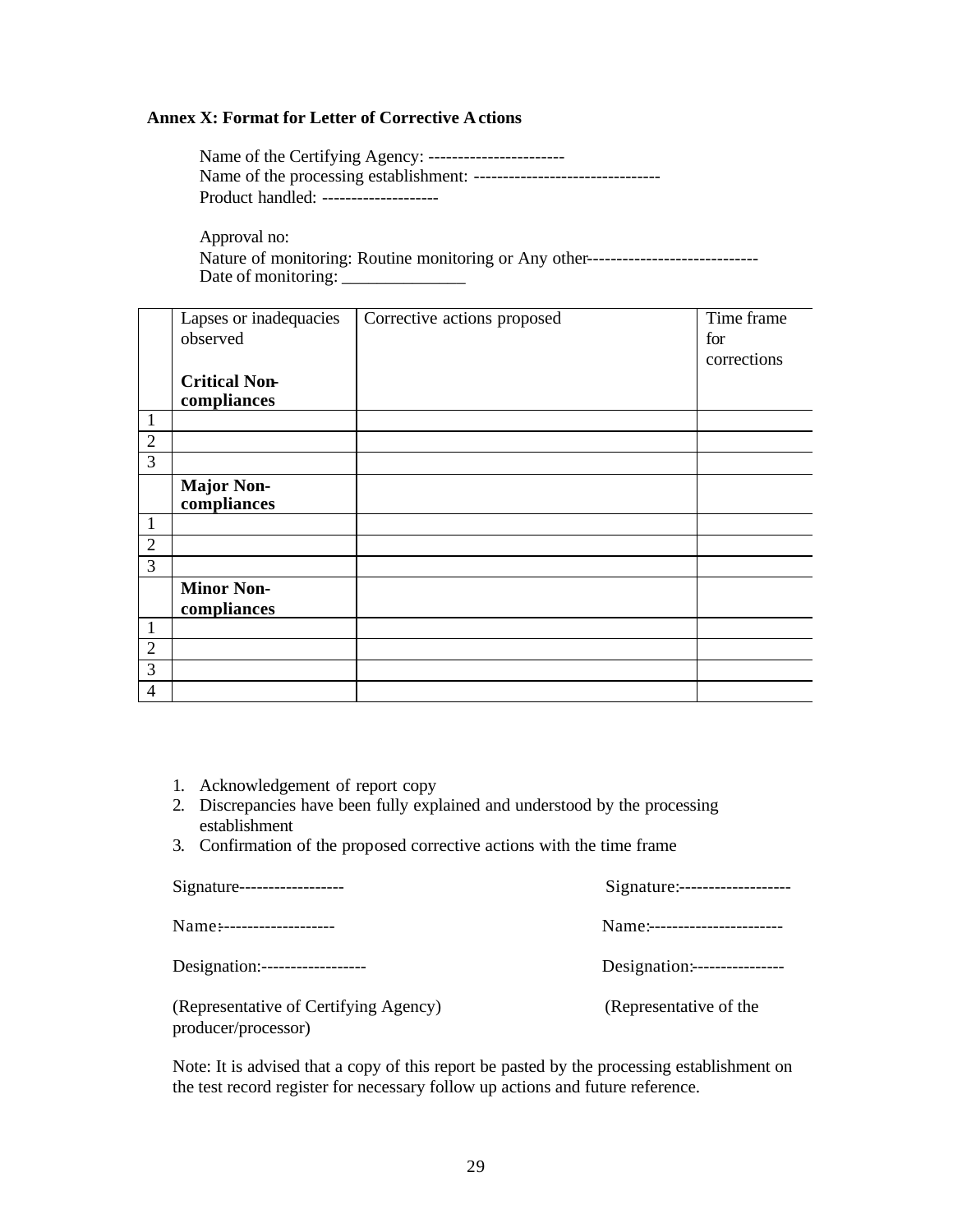## **Annex XI: Format for Application for Renewal of Approval of Plant**

To,

---------------------------------------

(Certifying agency)

Madam/Sir,

| -------------- I/we furnish the following details and request for renewal of the approval. |
|--------------------------------------------------------------------------------------------|

- 1. Approval no ---------------
- 2. No of the letter of appreciation received in the last tenure ----------------
- 3. No of the letter of warning received in the last tenure ---------------
- 4. Volume of Export during the last one year ------------------
- 5. Amount of monitoring fees paid during the last tenure Rs ------------
- 6. No of complaints from importing country during last tenure ---------- If yes, attach details
- 7. Recognition during past one year from every government bodies
- 8. Details of change in management, if any
- 9. Name of Head of the Organization
- 10. Water potable certificate no.(attach copy)
- 11. Copy of HACCP manual if available and revised
- 12. No. of Technologist/Chemists
- 13. Layout change in past one year
- 14. Facilities/equipment added in past one year
	- Raw materials procurement facilities.
	- Processing
	- Packaging
	- Storage
	- Transportation
	- On floor and laboratory Facilities.
- 15. Any other relevant information

It is hereby certified that the aforesaid information is true to the best of my knowledge.

Thanking you!

Yours faithfully

Signature of the Head of the Processing Unit Along w ith seal of the Company.

Place: Date :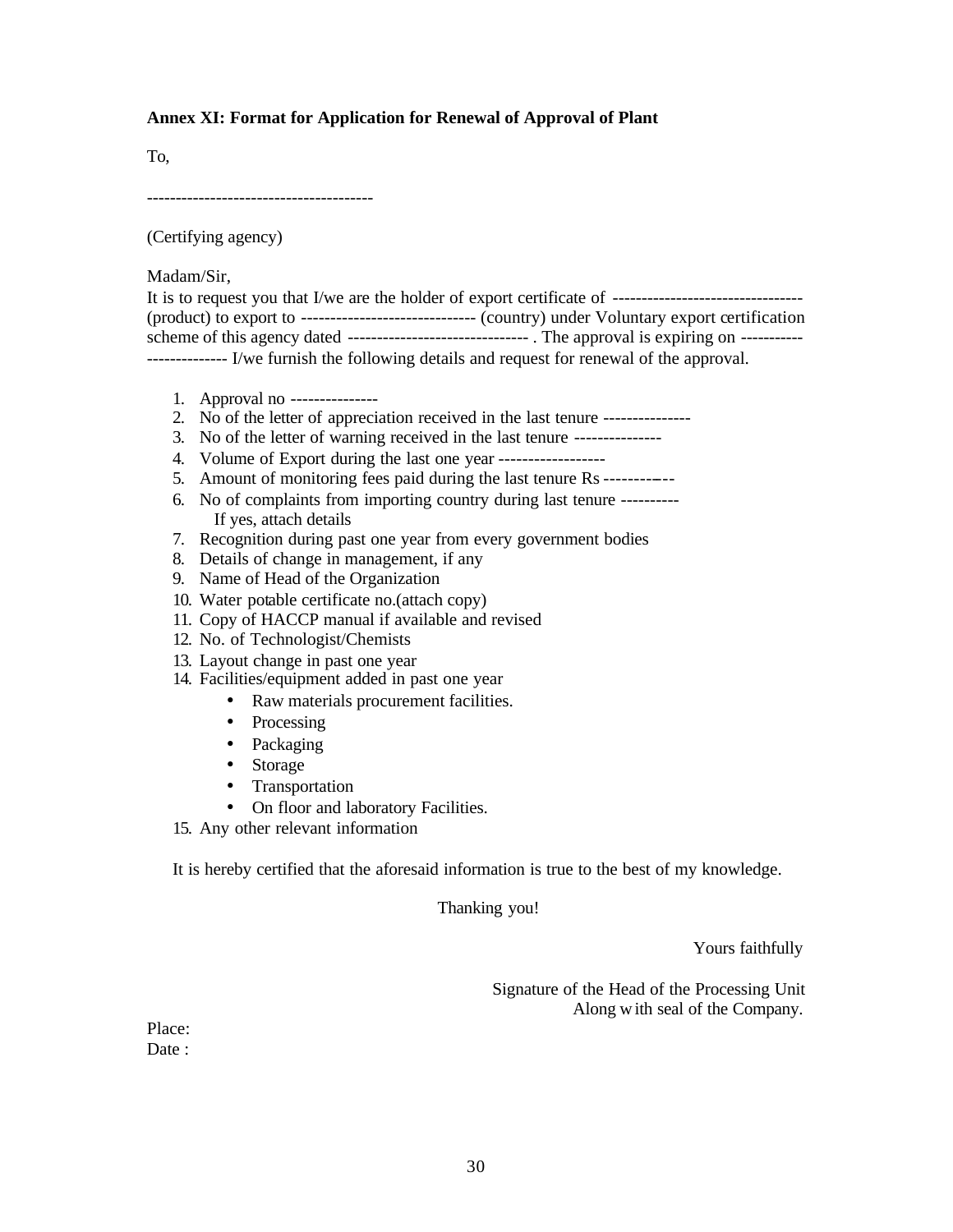# **Annex XII: Format for Certificate of Inspection**

Exporter's Name & Address:

Invoice No. & Date: Buyer's Order No. & Date:

Manufacturer's Name & Address:

Government of Nepal Ministry of Agriculture and Cooperatives Department of Food Technology and Quality Control.

Babarmahal, Kathmandu

Details of the Manufacturer's Seal, if any

Valid up to and ………….

Details of seal of inspection authority if any:

|                 | Nature and kind   Description<br>of package | goods                         | Quality | <b>FOB</b><br>Rs. | value | 1n |
|-----------------|---------------------------------------------|-------------------------------|---------|-------------------|-------|----|
|                 |                                             |                               |         |                   |       |    |
|                 |                                             |                               |         |                   |       |    |
|                 |                                             |                               |         |                   |       |    |
| Remarks, if any |                                             | <b>Stamp for FOB Revision</b> |         |                   |       |    |

# CERTIFICATION UNDER FOOD SAFETY AND QUALITY MANAGEMENT SYSTEM (FSQMS)

# SEAL OF THE ISSUING AUTHORITY

It is hereby certified based on controls carried out that, the commodities as per details given herein are in specifications prescribed under the Voluntary Certification Scheme of Nepal administered by ----------------------------------- (name of certification agency).

Signature

Name: ……………………..

Designation Accordance with the standard

Date: …………………….

Description should include grade, size and brand, if any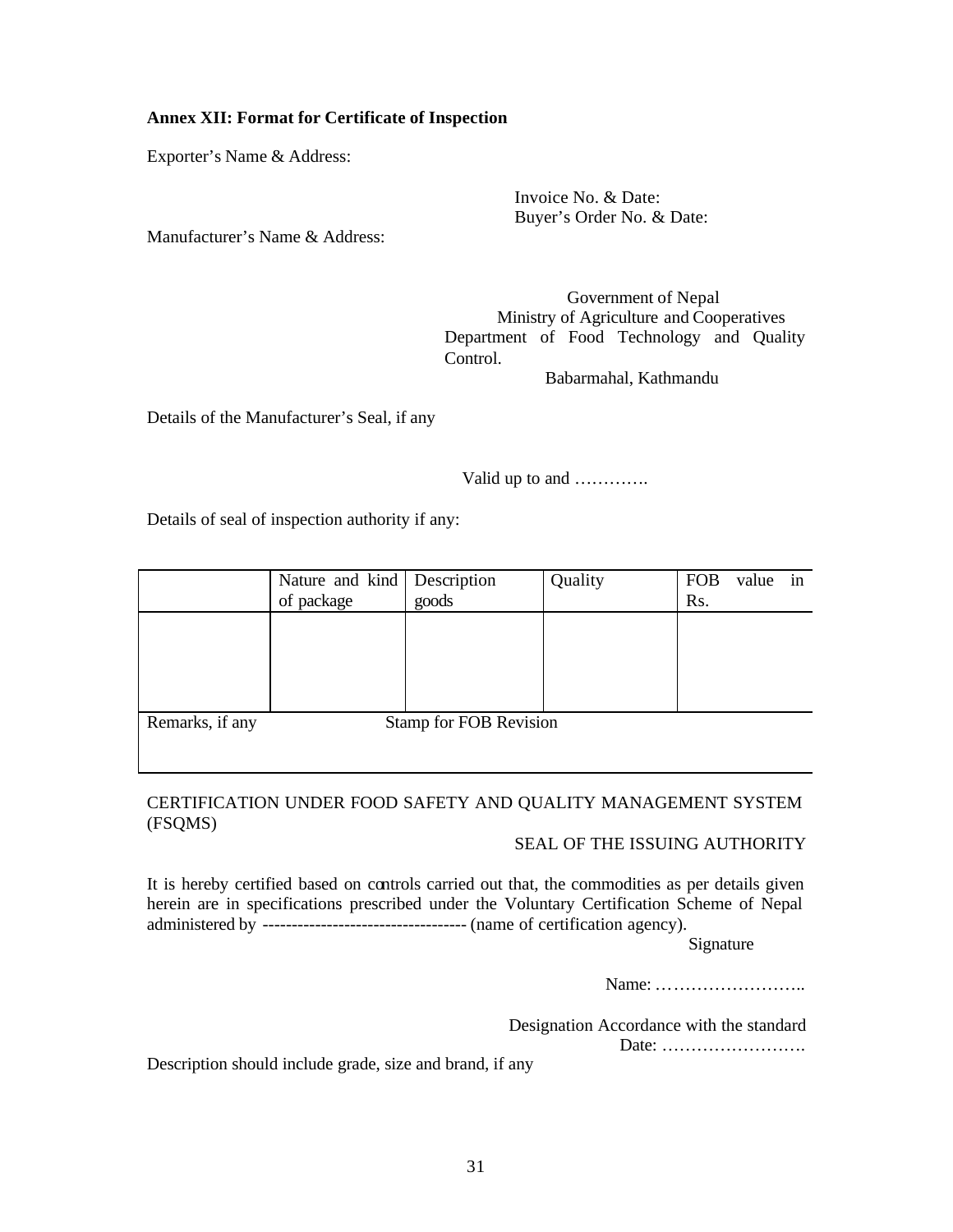### **Annex XIII: Format for application for Import Certification**

**To,**

# **The Director General**

# **Department of Food Technology and Quality Control (DFTQC)**

Babar Mahal, Kathmandu, Nepal.

#### **Subjection**: Application for Import Certification.

Sir,

I/ we on behalf of ………………………………………….(a business house/ company) intended to import food product from ------------------------------------ (country) apply for the permission of import which requires compliance to Food Act and Regulation of Nepal. The detail of the company, commodity and other related matters are given below:

# **1. General Information:**

1.1 Name and Address of the Company/ Firm:

1.2 Name of the Chief Executive (MD/ GM/ Proprietor):

1.3 Name of the major Share Holders:

- 1. …………………………… 2. ……………………………
- 3. ……………………………

1.4 Year of Registration:

1.5 Date of Renewal: Valid up to …………..

1.6 Permission Requested for Import (Product):

…………………

1.7 Name, Quantity and Country of the Consignment Imported Last Time:

………………… …………………….. ………………… ………………… …………………….. ………………

1.8 Quantity and Country of the Same Product Imported Last Time:

………………… ……………………..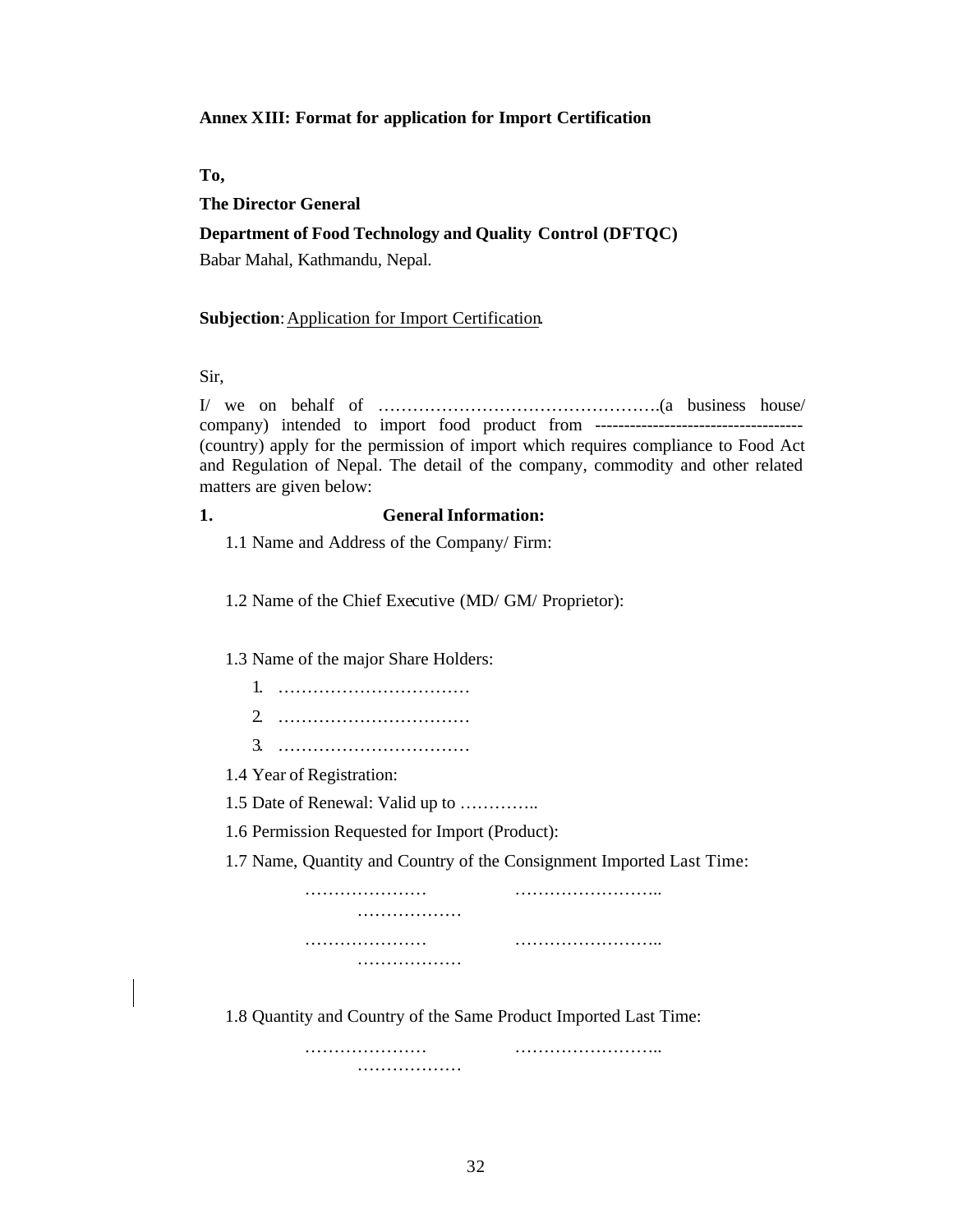………………… …………………….. ………………

1.9 Quantity of the Consignment applied for ……………… …………………

### **2. Product Detail:**

2.1 Name of the Product in English (Nepali): ………………………. (…………………….)

2.2 Type of the Product:

2.2.1 Agricultural Product/ Unprocessed

2.2.2 Semi processed / Intermediate Product

2.2.3 Processed Product: Primary/ Secondary/ Tertiary

# 2.3 State of the Product:

2.3.1 Solid: Pallets/ Granular/ Flakes/ Flours/ Powder

2.3.1 Liquid: Semisolid/ Slurry/ Fluid/ Syrup/ Gel/ Oily/ Greasy

2.3.3 Gas: Jar/ Bottle/ Aerosols/ Spray

# **3. Packaging and Labeling:**

3.1 Weights, Shape and Size of the Retail Pack:

3.2 Type of the Packaging Material:

3.3 Certifying Agency for the Packaging Material to be of Food Grade and Quality:

- 3.4 Whether the Copy of Quality Certificate of Packaging Material Attached with the Application: Yes/ No
- 3.5 The Labeling Detail of the Product:
	- Languages used for labeling
	- Net weight
	- Composition
	- Date of manufacturing
	- Expiry date
	- Other important information

# **4. Shipment:**

4.1 Entering into Nepal in the truckload via ……………………. Port.

4.2 Entering into Nepal through Kolkata -Birganj railroad.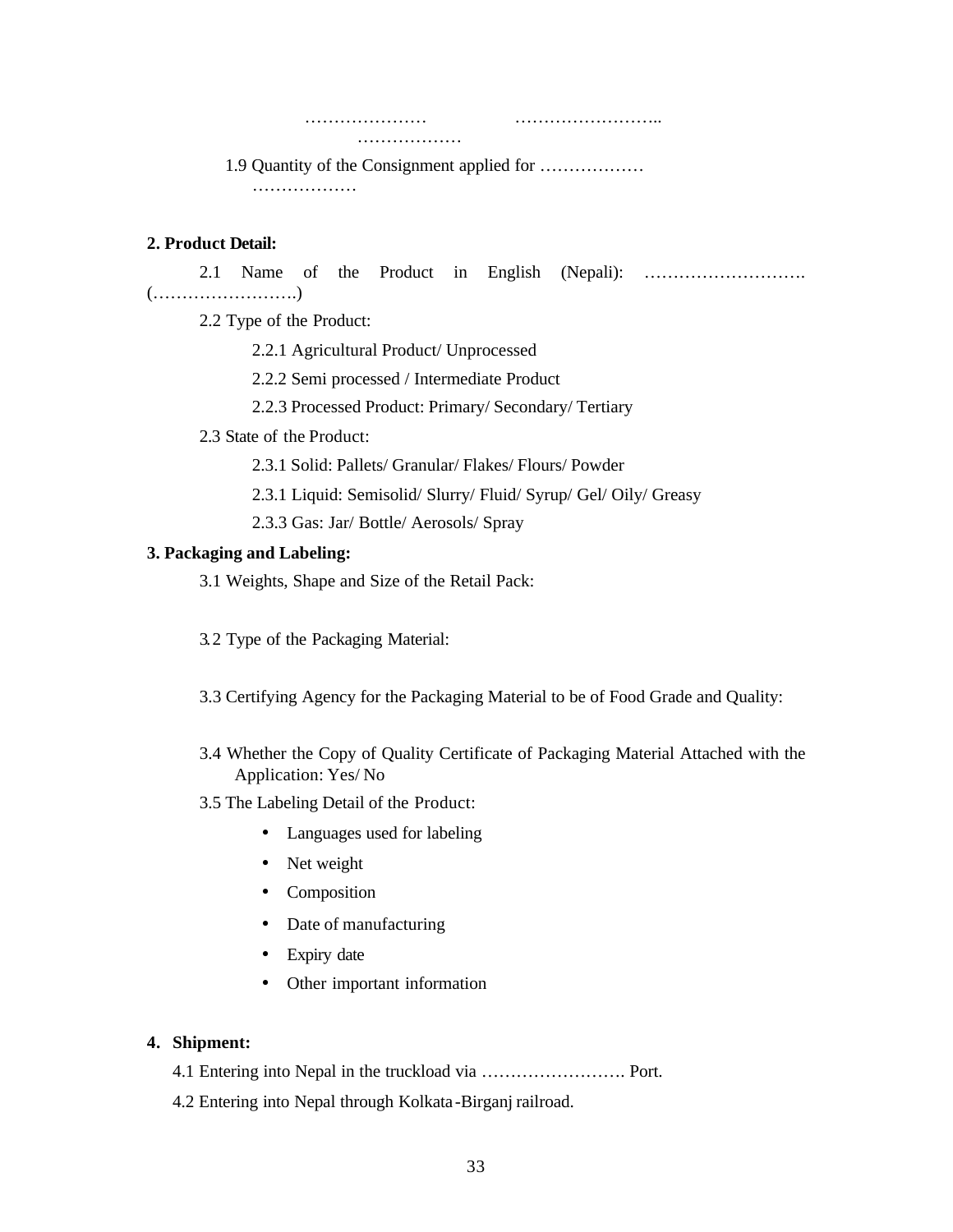4.3 Other shipment detail:

………………………………………………………………………………………… …

### **5. Manufacturing Unit:**

5.1 Country of Manufacturing:

- 5.2 Detail Address of the Manufacturing Unit:
	- Country:
	- City:
	- Industrial Area:
	- Name of the Manufacturing Unit:
	- Others:
- 5.3 Ownership: Government/ Semi government/ Private
- 5.4 Government Registration Number:
- 5.5 Types of Products Manufactured:
- 5.6 The Quality Assurance of Water Used for Manufacturing:
- 5.7 Number of Technologists in the Establishment:
- 5.8 Number of Quality Control Personne l:
- 5.9 Source of Raw Material:
- 5.10 Quality of Raw Materials:
- 5.11 Quality Control System of Raw Materials:
- 5.12 Is the Plant Certified by any Competent Authority: Yes/ No
- 5.13 Whether GMP/ HACCP is adopted by the Manufacturing Unit:
- 5.14 Authority Certifying GMP and HACCP System, or ISO 9001-2000: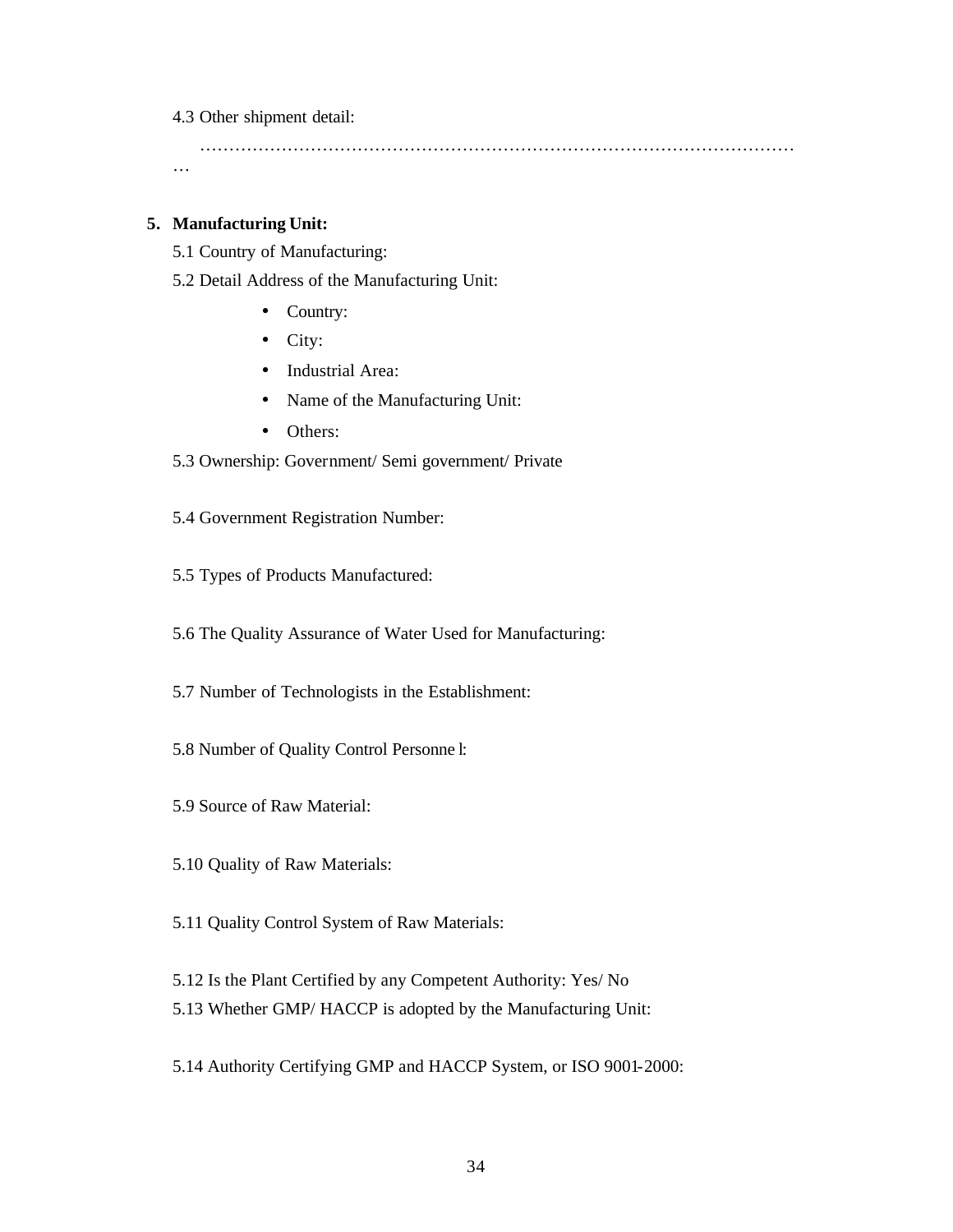- 5.15 Inspection Authority of the Government:
- 5.16 Schedule of Inspection and the Last Inspected Date:
- 5.17 Flow Chart of Processing:
- 5.18 Production Capacity of the Industry:
- 5.19 Product Testing Facility:
- 5.20 Routine Testing Parameter:
- 5.21 Parameters of Some Important Quality Indicator (in terms of analyzed values):
	- a. Pesticide residues:
	- b. Heavy metals:
	- c. Radiation:
	- d. Mycotoxin:
	- e. Total Count:
	- f. Other pathogens: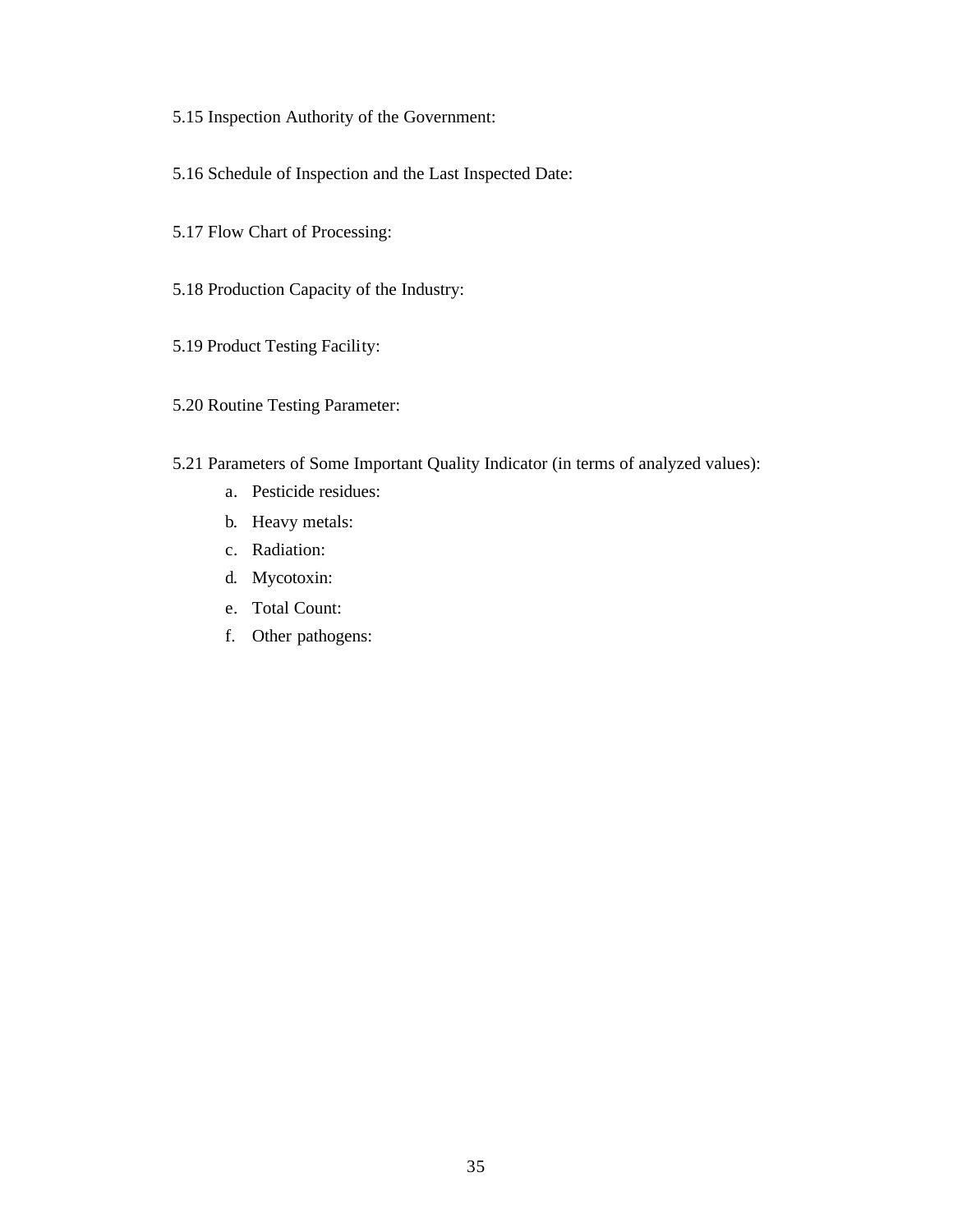### **Annex- XIV: Format of Letter of Permission for Import of Food and Food Products**

**Letter No**. **Date:** ……….

**To,** 

**M/S** ………………………………….

**Sub**.: Permission of ……………………………………….. import from ……………….

### Sir,

With reference to your application no. ……………… dated ……………………. for the permission to import ……………… (commodity) from …………… (country) under Import Certification scheme based on the analysis report of the sample and information provided in the submitted documents if has been decided to grant the permission for import of the commodity as state d below:

Name and Address of the Firm:

Name of the Commodity:

Quality in Metric Tons.:

Country Imported From:

Manufacturer's Name:

Brand Name:

#### **Terms and Condition**:

- 1. The validity of the permission will be within 6 months from the date of the issuance of letter of permission.
- 2. Upon arrival of the above said commodity in the custom point, the food or custom inspection authority can draw samples from the lot of the consignment arrived. The lot approaching at the custom port should be verified according to the detail of description as mentioned at the time of application. Any alteration in quality, quantity than mentioned in application detail is considered a violation of Food Act and Regulation.
- 3. In case of some incidence occurred at and around of the territory of export or during the time of goods in transit affecting plant, animal and human life and if its implication to the imported product is considered risk prone and detrimental to the plant, animal and human life of destination territory then the import permission issued can be immediately withdrawn without prior notice. In such circumstances, the sole liability of the losses arise because of such accidental and disaster factors goes to the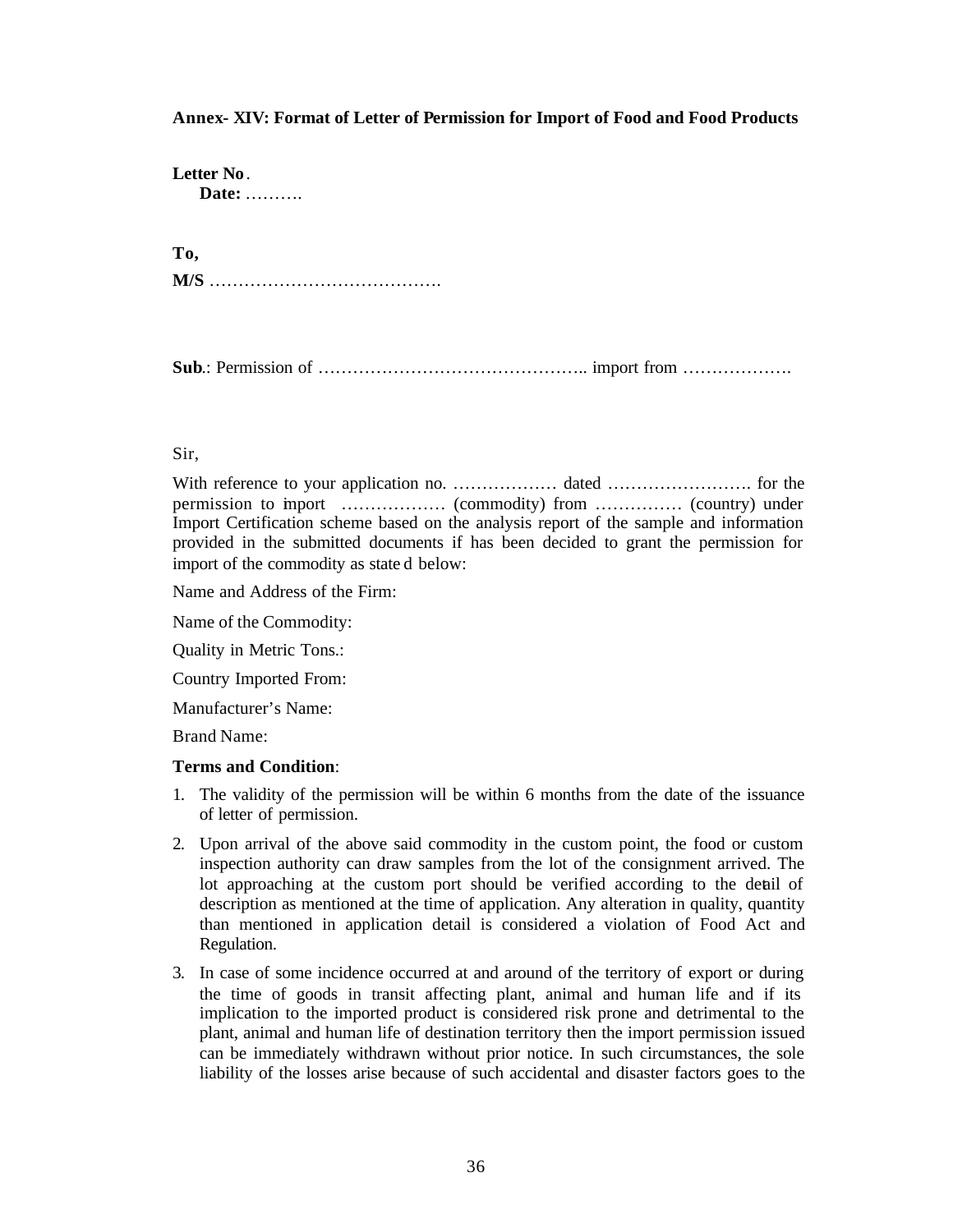importing form itself. However, this will not contradict with the proce ss of insurance claim on behalf of the importing form.

4. This permission of import is effective within the domain of Food Act and Regulation and SPS regime. It is importer's responsibility to respond other concerning Act and Regulation of Nepal wherever necessary.

**Yours Faithfully,**

………………………… **Director General**

**DFTQC**